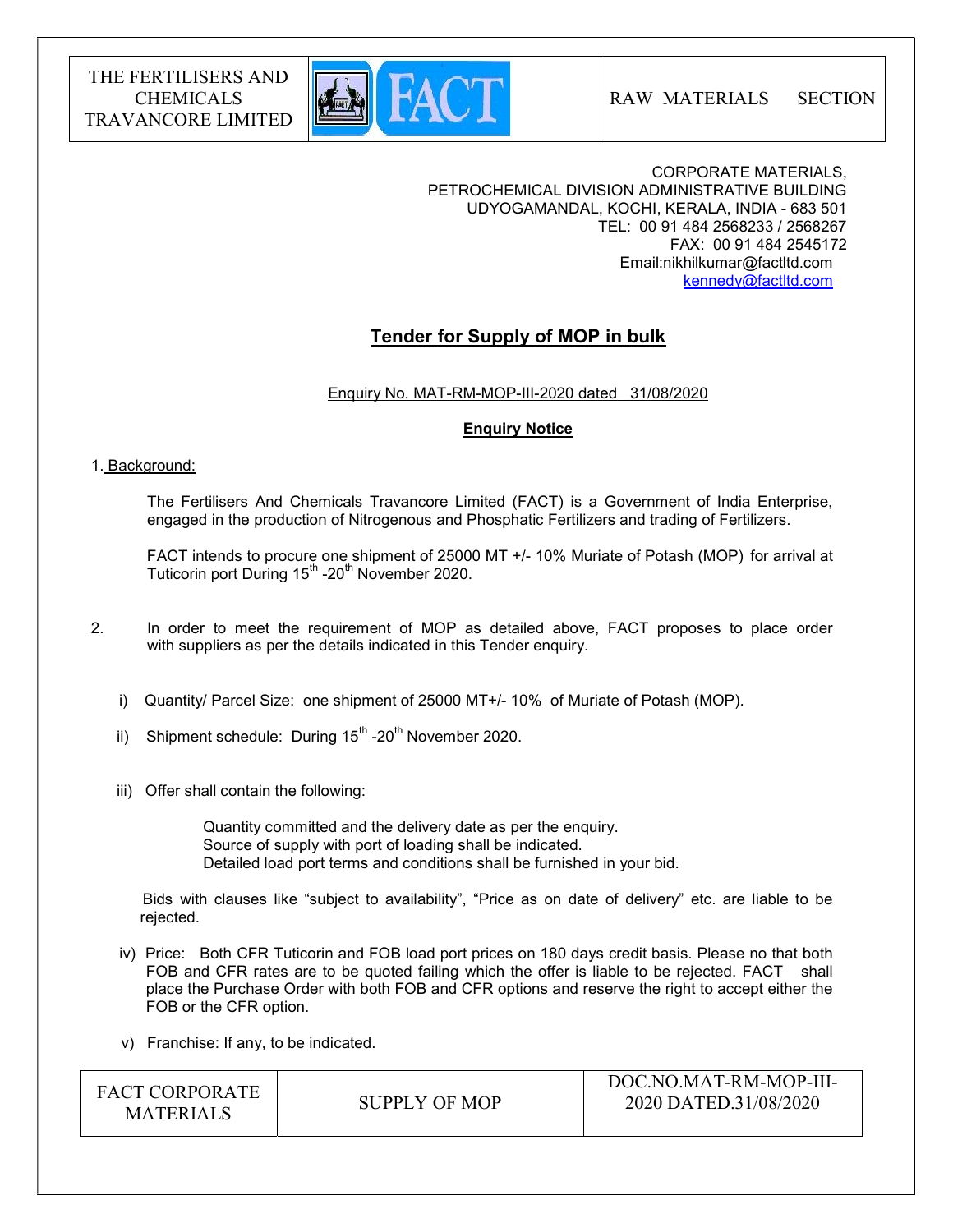

- vi) Specifications: Material supplied should conform to the specifications given in Annexure-A.
- . vii) Terms and conditions: Shall be as per Annexures attached. Please submit bid strictly in accordance with the same. Please note that FACT will arrange insurance.
- 3. Rate: Bidder shall quote their rates strictly in the Price Bid Format enclosed as Annexure K.
- 4. Validity of Offer: Offers shall be valid for a period of 15 days from the due date of tender opening and shall not be withdrawn by the party during its validity.
- 5. Earnest Money Deposit (EMD).

Bidder shall submit along with their bid Earnest Money Deposit (EMD) as detailed in Instructions to Bidders (Annexure-B). EMD shall be USD 1 PMT (USD One per MT) for the offered quantity. Bidder shall submit EMD along with their bid in the form of RTGS payment. FACT's account details to enable RTGS payment given below

The Bank Details are as follows:

 STATE BANK OF INDIA COMMERCIAL BRANCH VANKARATH TOWERS PADIVATTOM COCHIN 682024

 CONTACT NOS : BOBEN MATHAI : 8593070731 BRANCH LANDLINE : 0484 - 2340028/29

A/c No : 10590232386 IFSC : SBIN0004062 SWIFT : SBININBB245 TYPE : CC ACCOUNT

The EMD is exempted in the case of:

- i) Manufacturers / producers who have supplied a minimum Quantity of 22500 MT Fertilizers to PSEs/Coops, in India.
- ii) Reputed traders who have supplied a minimum Quantity of 22500 MT Fertilizers to FACT for at least two years in the last five years.

Necessary documents shall be provided to prove the exemption criteria.

6. Pre- Qualification Criteria:

The pre-qualification criteria will be as below:

| <b>FACT CORPORATE</b><br>SUPPLY OF MOP<br><b>MATERIALS</b> | DOC.NO.MAT-RM-MOP-III-<br>2020 DATED.31/08/2020 |
|------------------------------------------------------------|-------------------------------------------------|
|------------------------------------------------------------|-------------------------------------------------|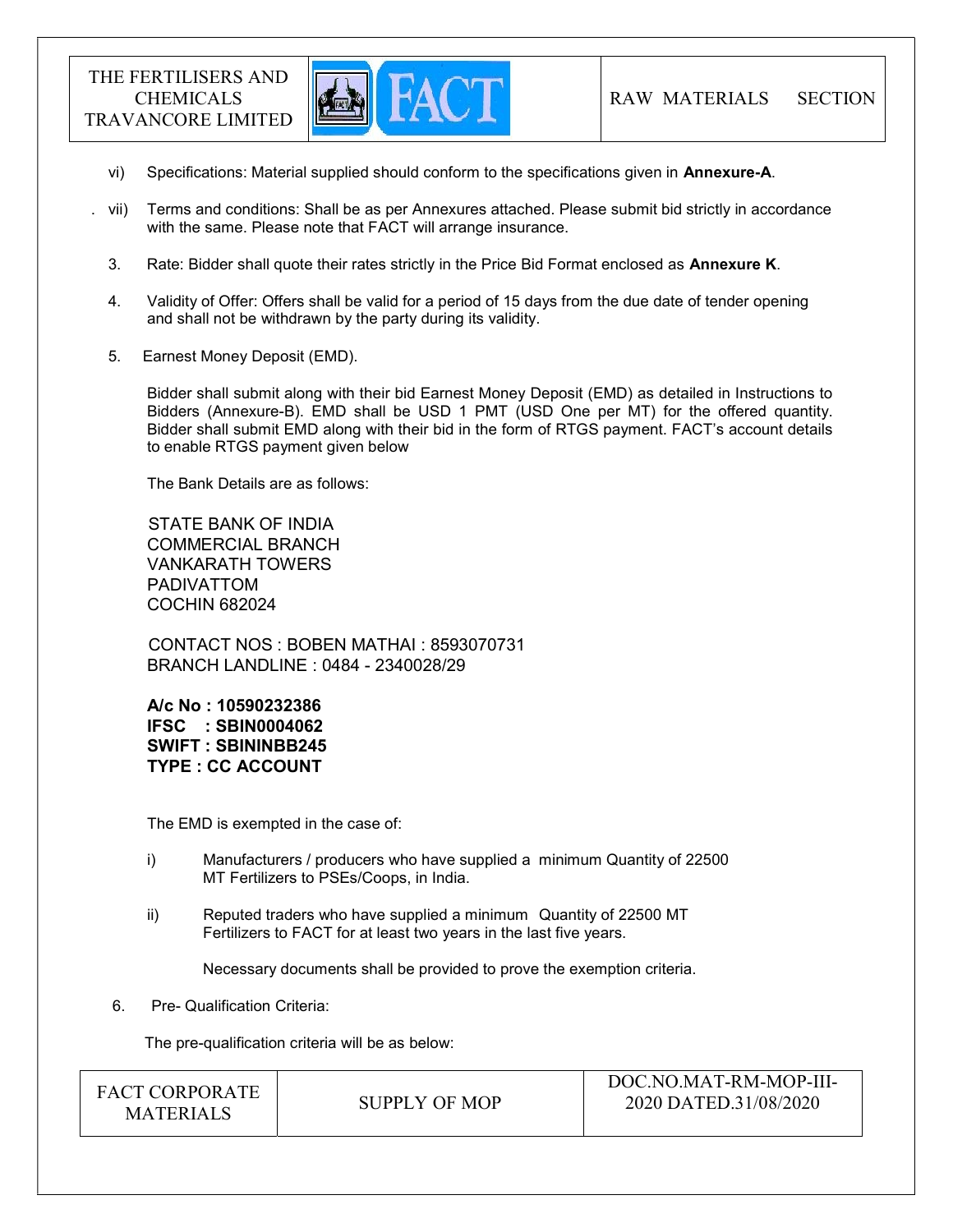

Should have supplied to any buyer (in India or outside) at least one shipment of 25,000 MT+/- 10% any fertilizers as per Indian FCO, on CFR basis during any one of the preceding three years ending as on the date of Part- A bid opening.

The following relevant documents, duly attested by the Applicant's Authorized Signatory, shall be submitted in support of the above:

- a) Copy of Purchase Order(s)/Agreement(s).
- b) Copy of Bill(s) of Lading.
- c) Copy of Invoice(s).
- d) Traders have to submit Letter(s) issued by the Fertilizer Producer's Authorized Signatory confirming to backup with respect to quality and quantity along with copy/copies of Analysis Reports showing all parameters as per FCO specifications, duly attested by the Producer's Authorized Signatory.

#### Notes:

 All bidders shall furnish, along with their Part A bid, Pre-qualification Questionnaire (Annexure- C and Annexure - D), duly filled, attaching all supporting documents as required therein.

7. Evaluation will be done on landed cost at Tuticorin Port including Insurance charges, applicable port dues, customs duty etc. based on the CFR price on 180 days credit basis. Exchange Rate for conversion of CFR price will be the RBI reference rate on the date of opening of Part-A of the tender. If the date of opening is a Bank holiday, the exchange rate of the previous Bank working day will be considered for evaluation. Bank charges as below will be loaded for evaluation.

 Loading charges : Foreign LC charges;Usance LCs below 5 crores : 0.13% p. a ; Usance LCs above 5 crores:0.18% p. a. Current Inland LC charges;0.1875 % p.a;

- 8. All vessels calling at Tuticorin Port should have valid P&I and Classification certificates, which should be covered by International Group of P & I Clubs and classified with International Association of Classification Societies as stipulated by the Ministry of Shipping, Govt.of India. If not, necessary relaxation has to be taken by Vessel Owner from Ministry of Shipping, Govt. of India as per circular No.SR-12020/2/2011-MG dated 2 Aug'12 issued by Ministry of Shipping, well in advance of vessel's arrival, failing which permission will not be granted by Port for berthing of vessel.
- 9. Payment: Payment shall be on 180<sup>th</sup> day from BL date by LC. LC opening charges and Bank charges in India shall be to FACT's account. All charges outside India, including confirmation charges, in case confirmation is required, shall be to seller's account. LC shall be opened only after receipt of Security Deposit bank guarantee as per clause 3 of Annexure E.
- 10. Other Terms and Conditions: All other terms and conditions shall be as detailed in the various Annexures attached along with this enquiry.
- 11. Bids shall be submitted on a two-part basis, Part A and Part B, as detailed in the Instructions to Bidders (Annexure-B).

| Due date / time for submission of bids: |  | 14/09/2020    | - 1400 Hrs. IST. |                                                 |
|-----------------------------------------|--|---------------|------------------|-------------------------------------------------|
| Due date/ time for opening of Bids:     |  | 14/09/2020    | - 1430 Hrs. IST  |                                                 |
| FACT CORPORATE<br><b>MATERIALS</b>      |  | SUPPLY OF MOP |                  | DOC.NO.MAT-RM-MOP-III-<br>2020 DATED.31/08/2020 |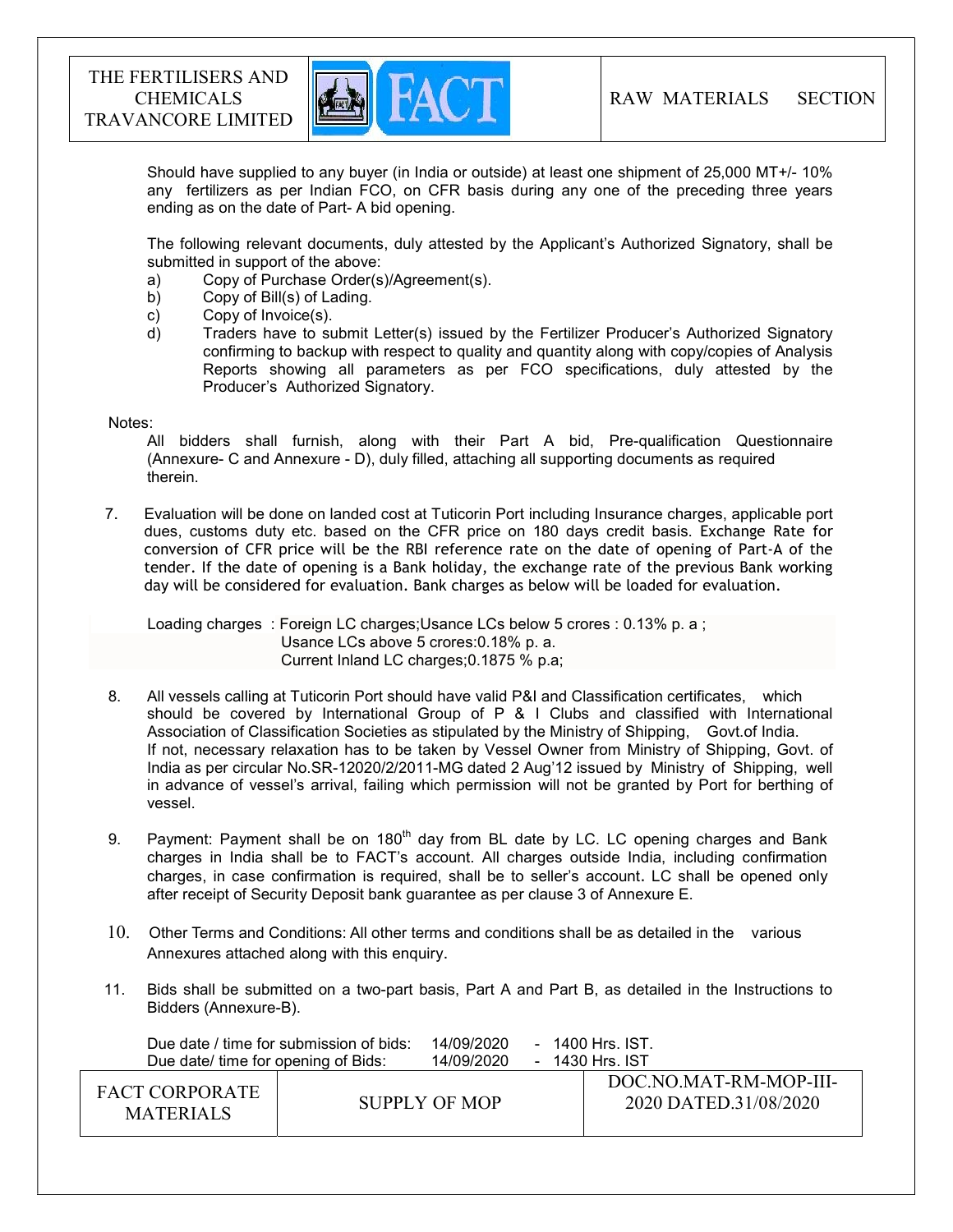

 Bids shall be complete giving all the requirements as per the enquiry. Evaluation of bids shall be made based on the details given in the bid. Post-bid clarifications on price, quantity, delivery schedule, lay time, payment terms and shipment terms are unacceptable except against any post bid clarification as required by FACT. Post bid clarifications on suo-motu basis will be summarily rejected and such action by bidders will be viewed seriously.

- 12.0 I. Any bidder from a country which shares a land border with India will be eligible to bid in this tender only if the bidder is registered with the Competent Authority as specified in Annexure-I of Order No. 6/18/2019-PPD dated 23.07.2020 of Ministry of Finance, Department of Expenditure, Public Procurement Division, Govt. of India. If registered with Competent Authority as above a copy of registration certificate shall be furnished along with the bid failing which the bid shall be rejected.
	- II. "Bidder" (including the term "tenderer", "consultant" or "service provider" in certain contexts) means any person or firm or company, including any member of a consortium or joint venture (that is an association of several persons, or firms or companies), every artificial juridical person not falling in any of the descriptions of bidders stated hereinbefore, including any agency branch or office controlled by such person, participating in a procurement process.
	- III. "Bidder from a country which shares a land border with India" for the purpose of this Order means:- a. An entity incorporated, established or registered in such a country; or b. A subsidiary of an entity incorporated, established or registered in such a country; or c. An entity substantially controlled through entities incorporated, established or registered in such a country; or d. An entity whose beneficial owner is situated in such a country; or e. An Indian (or other) agent of such an entity or f. A natural person who is a citizen of such a country; or g. A Consortium or joint venture where any member of the consortium or joint venture falls under any of the above.
	- IV. The beneficial owner for the purpose of (iii) above will be as under:
	- 1. In case of a company or Limited Liability Partnership the beneficial owner is the natural person(s), who, whether acting alone or together, or through one or more juridical person, has a controlling ownership interest or who exercises control through other means. Explanation--- a. "Controlling ownership interest" means ownership of or entitlement to more than twenty-five per cent of shares or capital or profits of the company; b. "Control" shall include the right to appoint majority of the directors or to control the management or policy decisions including by virtue of their shareholding or management rights or shareholders agreements or voting agreements;
	- 2. In case of a partnership firm, the beneficial owner is the natural person(s) who, whether acting alone or together, or through one or more juridical person, has ownership of entitlement to more than fifteen percent of capital or profits of the partnership;
	- 3. In case of an unincorporated association or body of individuals, the beneficial owner is the natural person(s), who, whether acting alone or together, or through one or more juridical person, has ownership of or entitlement to more than fifteen percent of the property or capital or profits of such association or body of individuals;
	- 4. Where no natural person is identified under (1) or (2) or (3) above, the beneficial owner is the relevant natural person who holds the position of senior managing official; 5. In case of a trust, the identification of beneficial owners(s) shall include identification of the author of the trust, the

| <b>FACT CORPORATE</b><br><b>MATERIALS</b> | SUPPLY OF MOP | DOC.NO.MAT-RM-MOP-III-<br>2020 DATED.31/08/2020 |
|-------------------------------------------|---------------|-------------------------------------------------|
|                                           |               |                                                 |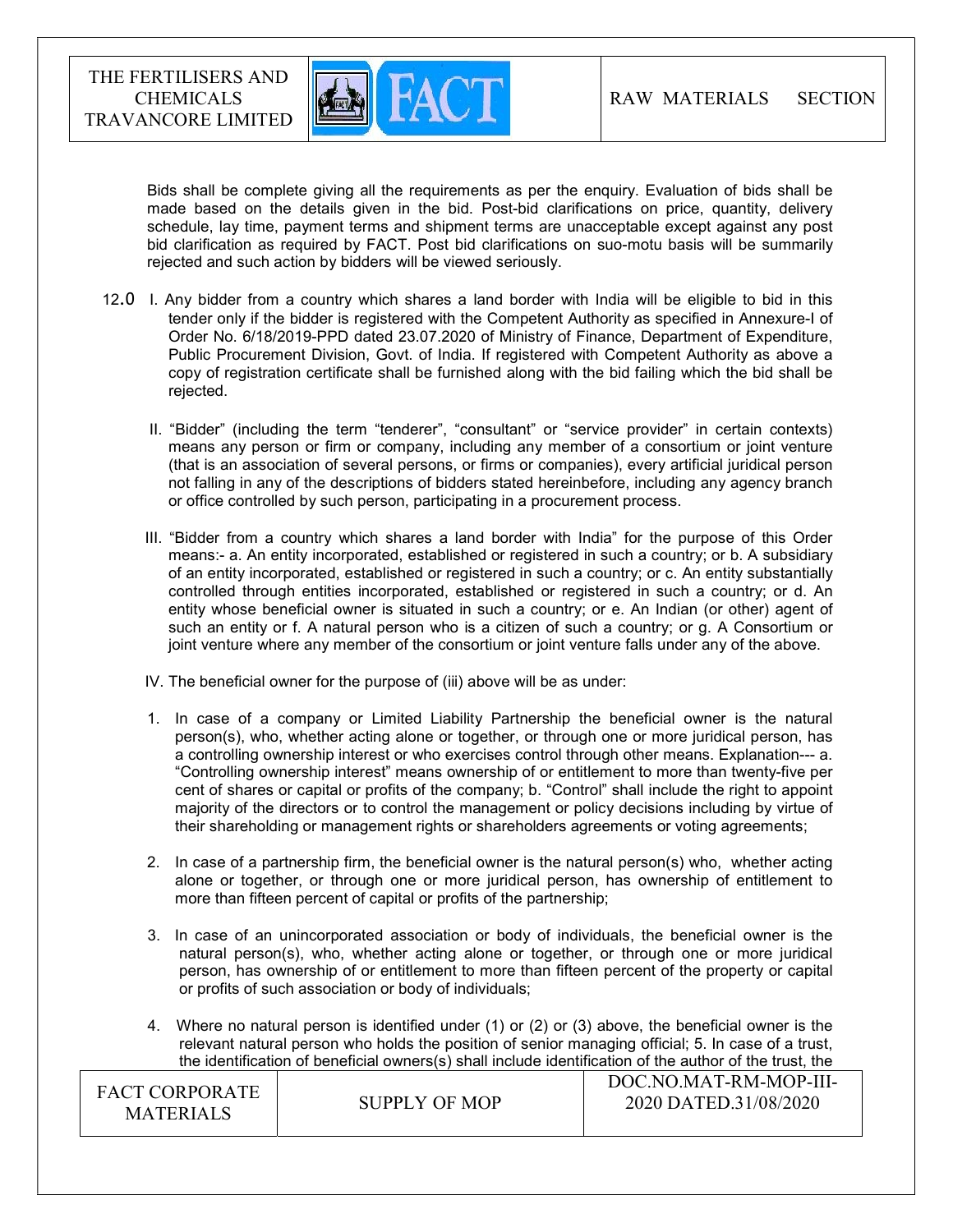

trustee, the beneficiaries with fifteen percent or more interest in the trust and any other natural person exercising ultimate effective control over the trust through a chain of control of ownership.

- V. An Agent is a person employed to do any act for another, or to represent another in dealings with third person.
- VI. Notwithstanding anything contained herein above, these provisions shall not apply to bidders from those countries (even if sharing a land border with India) to which the Government of India has extended lines of credit or in which the Government of India is engaged in development projects.

Certificate to be submitted by tenderers:

- 1. "I have read the clause regarding restrictions on procurement from a bidder of a country which shares a land border with India; I certify that this bidder is not from such a country or, if from such a country, has been registered with the Competent Authority. I hereby certify that this bidder fulfils all requirements in this regard and is eligible to be considered. [Where applicable, evidence of valid registration by the Competent Authority shall be attached".
- 2. The bidders shall submit a certificate, along with their bid, to the effect that they fully comply with the Order F.No. 6/18/2019-PPD dated 23.07.2020 and subsequent amendment, if any, issued by Ministry of Finance, Department of Expenditure, Public Procurement Division, Government of India. If such a certificate given by a bidder, whose bid is accepted, is found to be false, then this would be a ground for immediate termination and further legal action in accordance with law

Please submit your bid complete in all respects, within the stipulated time.

Thanking you,

Deputy General Manager (Materials) - RM For FACT Ltd, Cochin.

-------------------

Encl: 1. Annexure A - Specifications of Muriate of Potash (MOP). 2. Annexure B - Instructions to Bidders. 3 Annexure C - Pre-qualification Questionnaire. 4. Annexure D - Details of previous supplies. 5. Annexure E - Terms and Conditions for Purchase . 6. Annexure F - Shipping terms for FOB Contract. 7. Annexure G - Shipping Terms for CFR contract. 8. Annexure H - Compliance Statement. 9. Annexure J - Unpriced copy of Price Bid Format 10. Annexure K - Price Bid Format 11. Annexure L - List of Banks 12. Annexure M - Proforma of Bank Guarantee in lieu of Security Deposit.

FACT CORPORATE ET CONFORATE SUPPLY OF MOP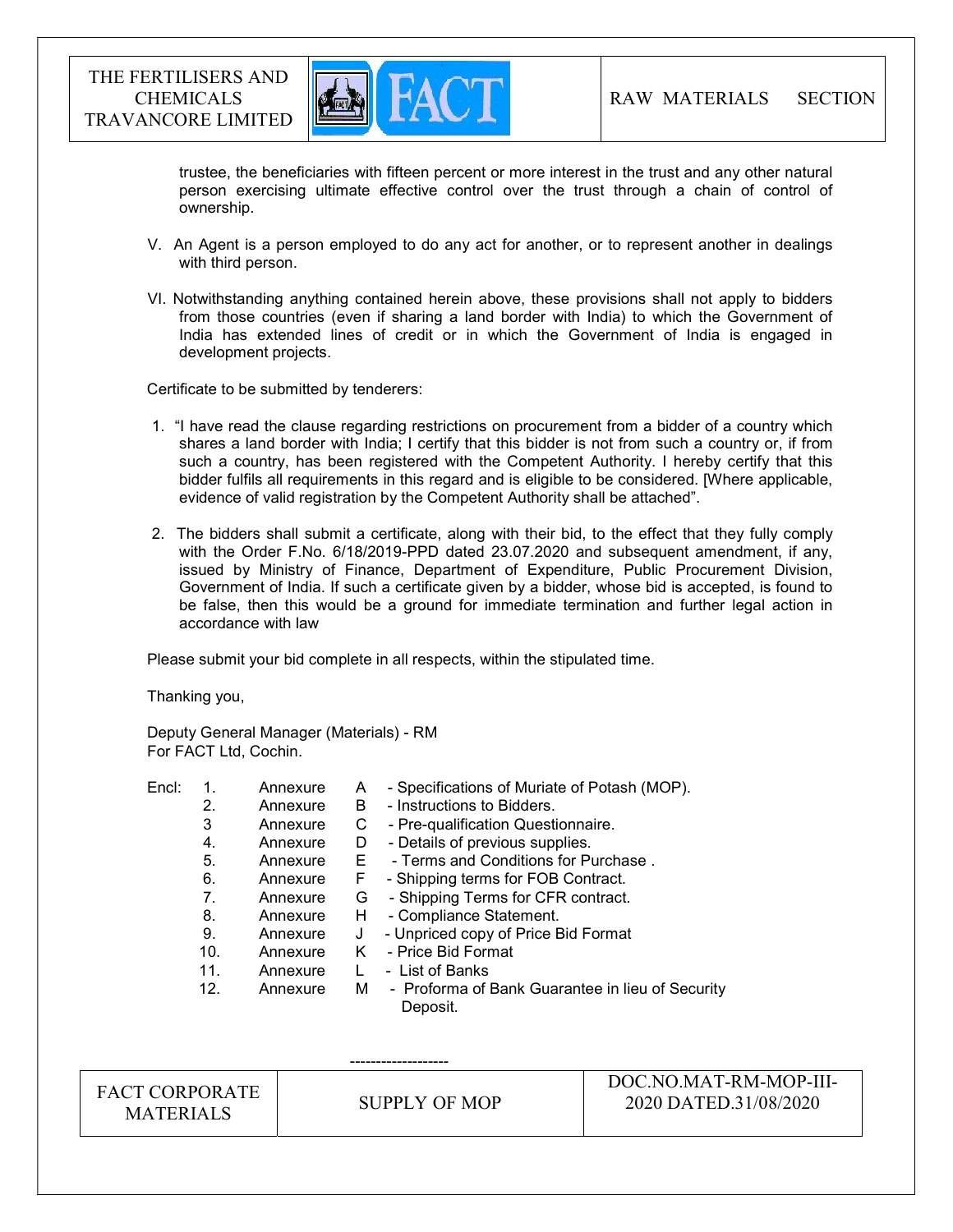

# Annexure-A

# SPECIFICATION OF MURIATE OF POTASH (MOP)

 Muriate of Potash (MOP) in loose bulk confirming to Indian FCO in Red / Pink colour.

# Specifications Muriate of Potash (MOP) as per Indian FCO:

| Moisture, per cent by weight, Maximum                                        | $: 00.50\%$ |
|------------------------------------------------------------------------------|-------------|
| Water Soluble Potassium content as K2O, per cent by weight, Minimum : 60.00% |             |
| Sodium as NaCl, per cent by weight, (on dry basis), maximum                  | $:03.50\%$  |

Particle Size: Minimum 65% of the material shall be retained between 0.25mm and 1.7mm IS sieve.

MOP should be crystalline, free flowing, Pink/red in colour and free from visible contamination/clay/grit. The product loaded in each vessel must be supplied from a single source/mine. The colour & particle size of the product should b uniform and free flowing.

-------------------------------------------------------------------------------------------------------------------------

| <b>FACT CORPORATE</b> |
|-----------------------|
| <b>MATERIALS</b>      |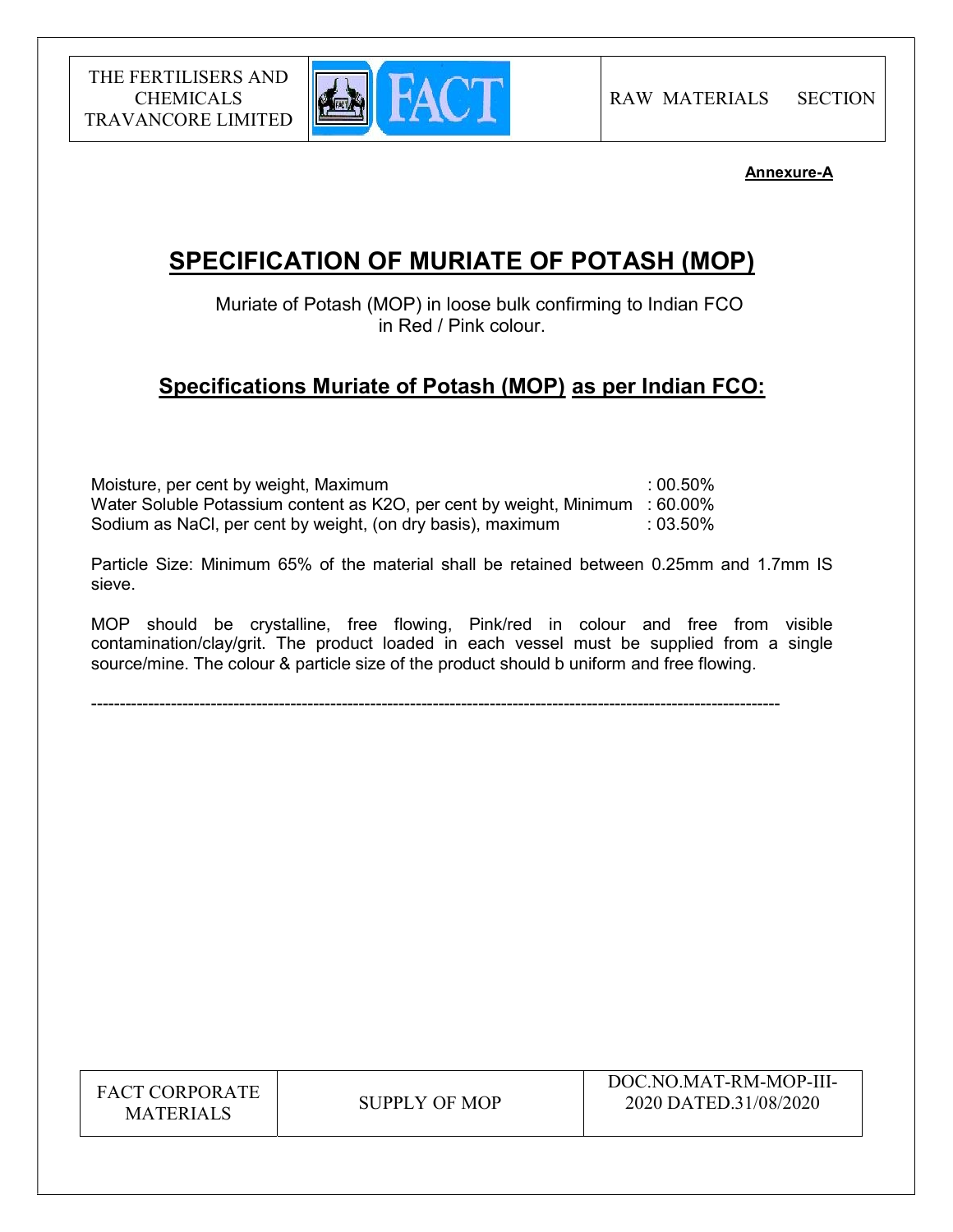

### Annexure B

#### INSTRUCTIONS TO BIDDERS

1. Definitions:

.

FACT: Shall mean The Fertilisers and Chemicals Travancore Limited, having registered office at Udyogamandal, Cochin, Kerala and its various Divisions. This enquiry is sent by Corporate Materials, FACT - Head Office, Udyogamandal.

Bidder: Shall mean the firm/manufacturer/trader/individual who submits bid in response to this enquiry.

Seller: Shall mean the firm/manufacturer/trader/individual on whom FACT places the Purchase Order

Contract value: Total all-inclusive price for the order quantity.

- 2. Bidders shall study carefully the Enquiry Notice, Instructions to Bidders and all Terms and Conditions attached along with this enquiry. All conditions set out therein shall be binding on the bidders unless conflicting with any conditions expressly stated by FACT, while accepting any bid in the event of such acceptance.
- 3. Earnest Money Deposit (EMD):

Bidder shall submit along with their bid Earnest Money Deposit (EMD) as detailed below:

EMD shall be USD 1 PMT (USD One Per MT) for the offered quantity. Bidder shall submit EMD along with their bid in the form of RTGS payment

The Bank Details are as follows:

 STATE BANK OF INDIA COMMERCIAL BRANCH VANKARATH TOWERS PADIVATTOM COCHIN 682024

 CONTACT NOS : BOBEN MATHAI : 8593070731 BRANCH LANDLINE : 0484 - 2340028/29

 A/c No : 10590232386 IFSC : SBIN0004062 SWIFT : SBININBB245 TYPE : CC ACCOUNT

The RTGS remittance towards EMD has to be made and UTR Number informed to us by email/fax prior to the due date/time for submission of bid. Bids without EMD are liable to be rejected.

| <b>FACT CORPORATE</b><br><b>MATERIALS</b> | SUPPLY OF MOP | DOC.NO.MAT-RM-MOP-III-<br>2020 DATED.31/08/2020 |
|-------------------------------------------|---------------|-------------------------------------------------|
|-------------------------------------------|---------------|-------------------------------------------------|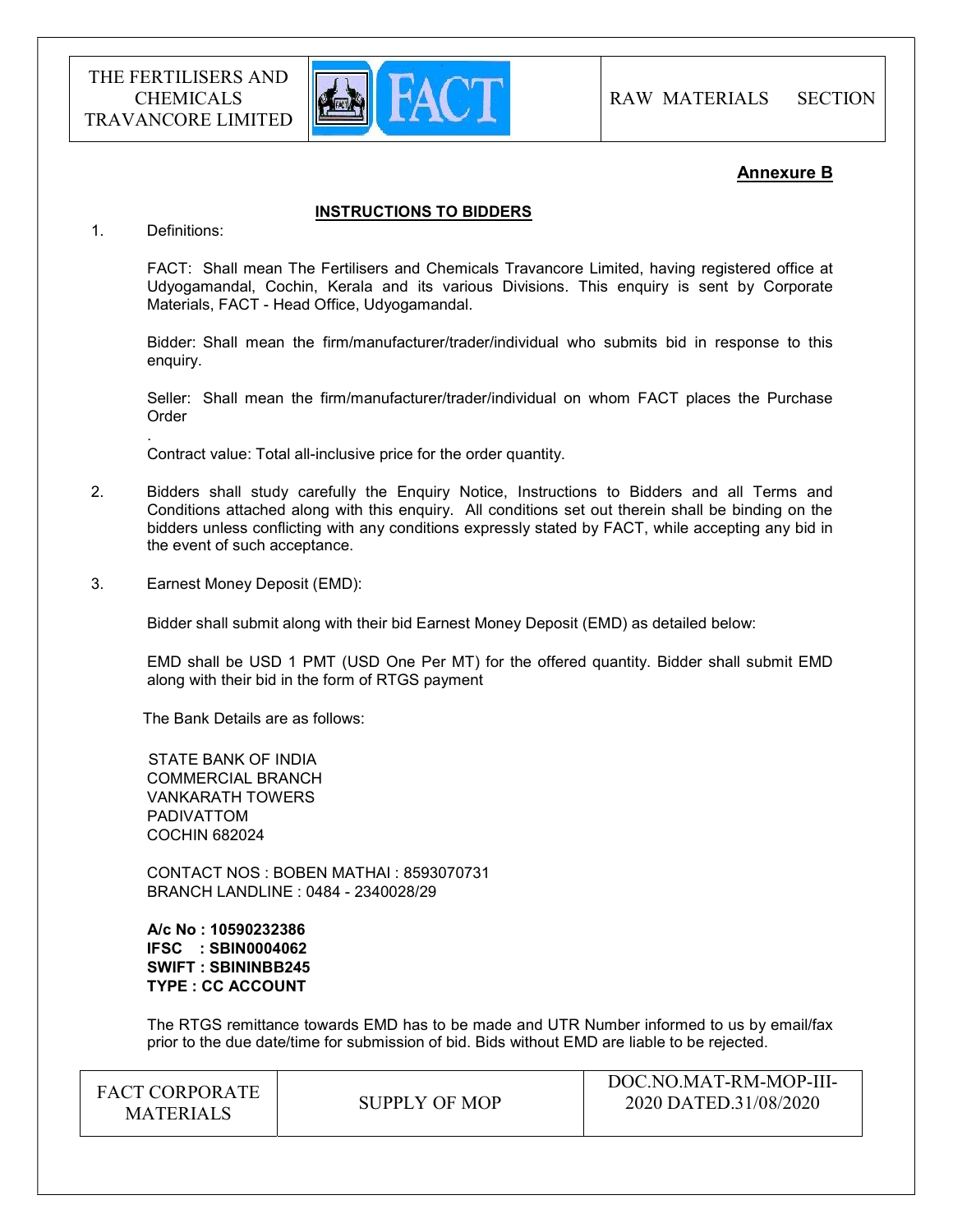

EMD shall not carry any interest. In case the bidder who is awarded the contract so desire to adjust the EMD against Security Deposit, the same may be allowed by FACT, based on written request. EMD of the unsuccessful bidders shall be refunded after award of the contract(s).

The EMD is exempted in the case of:

- i) Manufacturers / producers who have supplied a minimum Quantity of 22500 MT Fertilizers to PSEs/Coops, in India.
- ii) Reputed traders who have supplied a minimum Quantity of 22500 MT Fertilizers to FACT for at least two years in the last five years.

Necessary documents shall be provided to prove the exemption criteria.

4. Submission /opening of bids:

Bids shall be submitted on a two-part basis, Part A and Part B, as detailed in the Instructions to Bidders vide Annexure - B.

Part A bid shall be the Pre-qualification cum Techno-commercial bid and shall consist of the following:

- 1. Annexure A Specifications of Muriate of Potash (MOP) 2. Annexure B - Instructions to Bidders
- 3 Annexure C Pre-qualification Questionnaire
- 4. Annexure D Details of previous supplies
- 5. Annexure E Terms and Conditions for Purchase
- 6. Annexure F Shipping terms for FOB Contract
- 7. Annexure G Shipping terms for CFR contract
- 8. Annexure H Compliance Statement
- 9. Annexure J Un-priced copy of Price bid
- 10. Earnest Money Deposit (EMD) by way of RTGS Payment.

Annexures A to J shall be signed and sealed by the Authorized Signatory of the bidder on all pages. Annexures C and D shall be filled in with all the required details and all supporting documents as required therein shall be attached as part of this document.

Annexure-H shall indicate deviations, if any, in the terms of the enquiry documents (Enquiry Notice and all Annexures) as offered by them, referring the relevant Annexures/clauses.

Bidder shall indicate in the un-priced copy of the Price Bid Format (Annexure J) whether quoted/ not quoted against each item. Bidder shall not indicate rates in the un-priced copy of Annexure J.

**Part B bid** shall be the Price bid. Bidders are required to quote their rates strictly in the Price Bid format enclosed as Annexure K.

 All tender documents shall be in English language. All other information shall also be supplied by the tenderer in English language. All quoted prices shall be indicated by tenderer both in

| <b>FACT CORPORATE</b><br><b>MATERIALS</b> | SUPPLY OF MOP | DOC.NO.MAT-RM-MOP-III-<br>2020 DATED.31/08/2020 |
|-------------------------------------------|---------------|-------------------------------------------------|
|                                           |               |                                                 |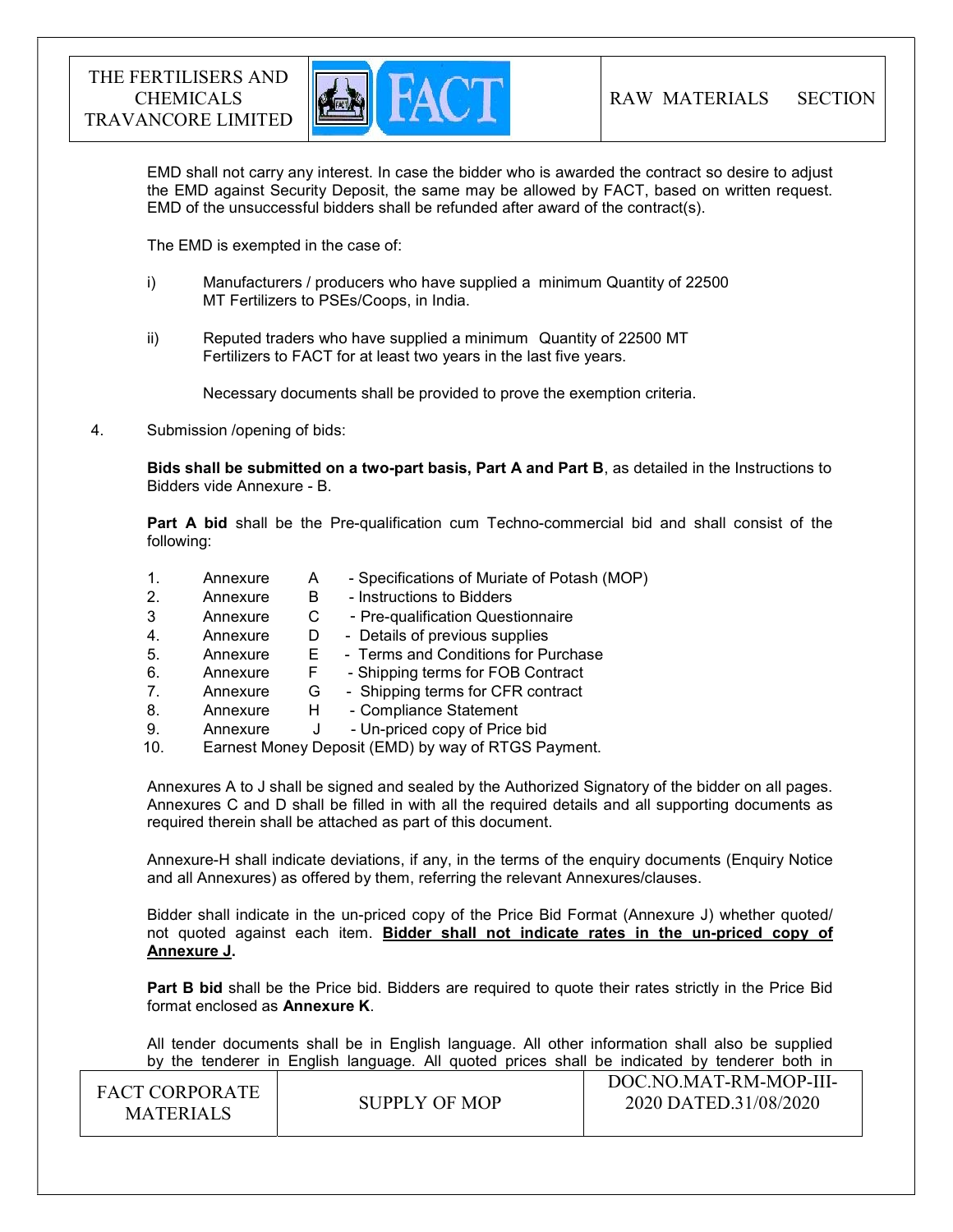

 figures and words and where there is difference between quoted in figures and quoted in words, the prices quoted in words shall prevail.

Part A bid consisting of Annexures A to J above and the EMD shall be enclosed in an envelope and sealed and shall superscribe the enquiry No., Name of the bidder and indicate as Part A bid.

Part B bid (Annexure-K), duly signed by the bidder and affixed with bidder's seal, shall be enclosed in another envelope and sealed, which shall also superscribe the enquiry No and Name of bidder and indicate as Part B Bid.

The envelopes containing Part A bid and Part B bid as above shall be enclosed and sealed in another envelope, also superscribing the enquiry No and Name of the bidder.

The sealed envelope containing Part A and Part B bids as above shall be addressed and submitted to the Assistant Officer (Administration), Central Bid Registration Cell, PD Administration Building, FACT Ltd., Udyogamandal, Cochin - 683 501 not later than the time stipulated in the enquiry. Delayed/late bids are liable to be rejected. Even though this enquiry stipulates two part bid , offers sent by e-mail shall be considered as a special case. Email shall be sent separately as per below ;

PART A-Technical bid shall be sent nikhilkumar@factltd.com / kennedy@factltd.com

#### PART B-Price bid shall only be sent to mop3@factltd.com

The following officer in Administration Department are authorized to receive bids.

1) Mrs. Ancy Mathew - Officer (Admin).

Due date and time for submission of bids: 14/09/2020, 1400 Hrs. IST.

Bids shall be opened at the Administrative Office, FACT Petrochemical Division, Udyogamandal at in the presence of bidders or their authorized representatives who may be present. Bidder's representatives attending the bid opening shall bring with them the authorization from the bidder. Due date/Time for opening of Bids: 14/09/2020 1430 Hrs. IST

#### 5. Validity of Bid: Bid shall be valid at least till 1800 Hrs. IST on 28/09/2020.

The original bid shall not be withdrawn within the validity period even if negotiations are done or counter offer made by us.

- 6. Bids shall be complete giving all the requirements as per the enquiry. Evaluation of bids shall be made based on the details given in the bid. Post-bid clarifications on price, quantity, delivery schedule, lay time, payment terms and shipment terms are unacceptable except against any post bid clarification as required by FACT. Post bid clarifications on suo-motu basis will be summarily rejected and such action by bidders will be viewed seriously.
- 7. The bids shall be neatly written in ink/typed with pages consecutively numbered and shall be signed on all pages. Bids shall be free from over writing and all corrections shall be duly attested by the bidder. All rates shall be filled in figures and words. If there is any difference between the amount given in figures and words, the lower of the two shall be considered.

| <b>FACT CORPORATE</b><br><b>MATERIALS</b> | SUPPLY OF MOP | DOC.NO.MAT-RM-MOP-III-<br>2020 DATED.31/08/2020 |
|-------------------------------------------|---------------|-------------------------------------------------|
|-------------------------------------------|---------------|-------------------------------------------------|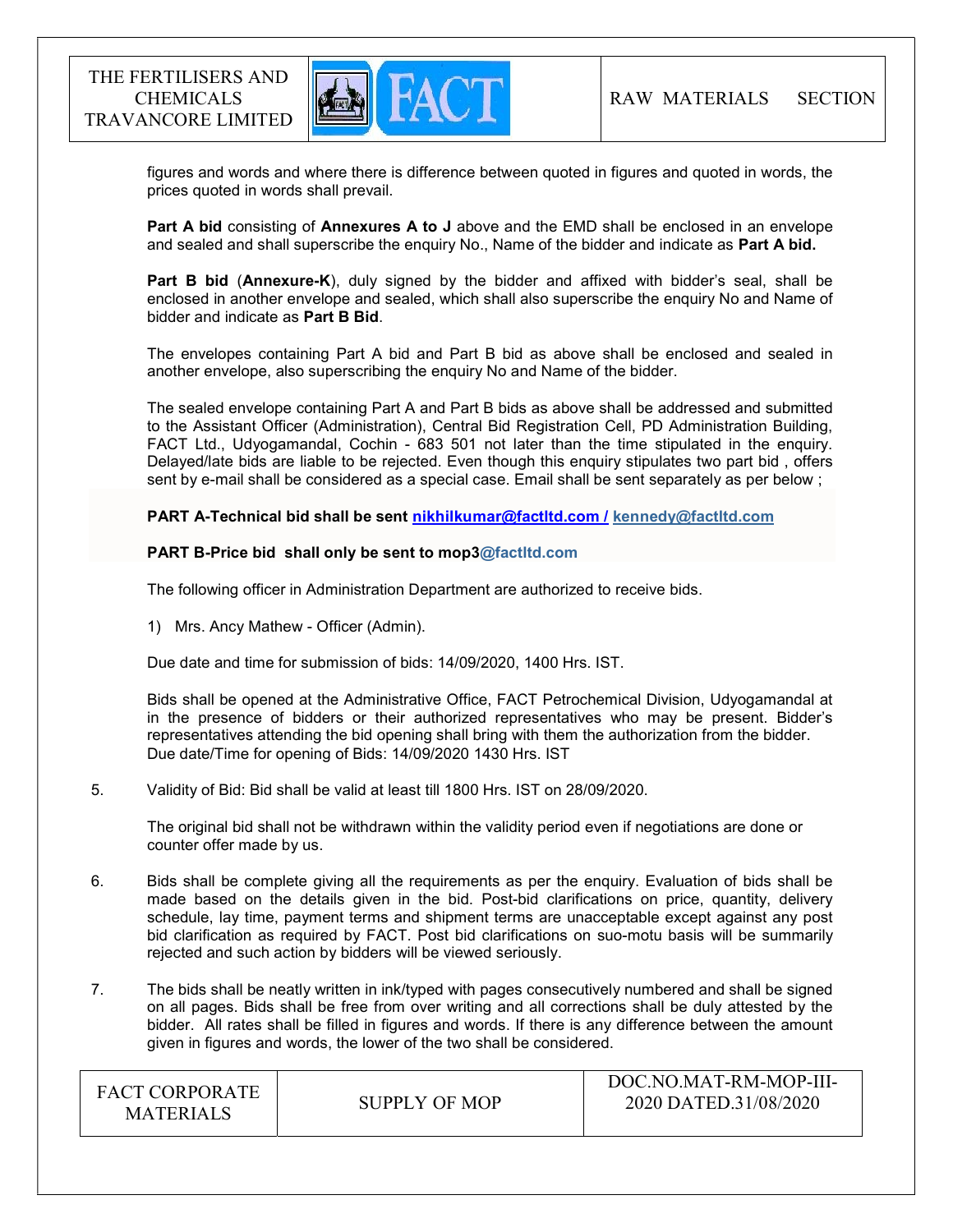

8. The bid shall be signed by authorized persons only.

---------------------

- 9. FACT is not bound to accept the lowest bid and reserves the right to reject any or all the bids without assigning any reason(s) whatsoever. FACT also reserves the right to place order/ orders on one or more bidders or cancel this enquiry.
- 10. FACT reserves the right to extend without giving any reason(s) the closing date/time of the enquiry.

| <b>FACT CORPORATE</b> |
|-----------------------|
| <b>MATERIALS</b>      |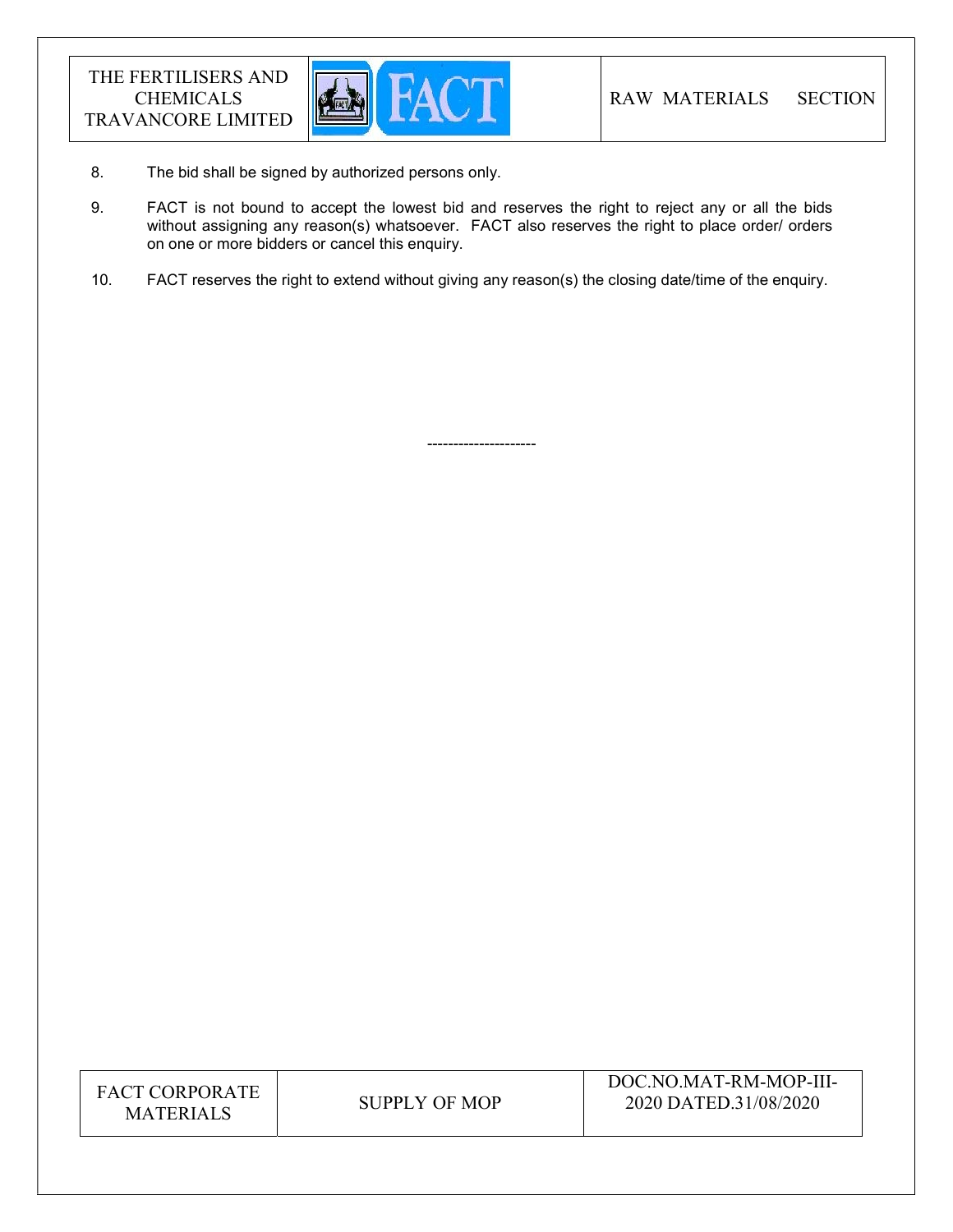

# Annexure C

## QUESTIONNAIRE FOR PRE-QUALIFICATION OF VENDORS FOR SUPPLY OF MOP

|       | Description                                                             | To be filled in by vendor                       |
|-------|-------------------------------------------------------------------------|-------------------------------------------------|
| 1.1.0 | Name of the vendor                                                      |                                                 |
| 1.2.0 | Full address with PIN code                                              |                                                 |
| 1.3.0 | <b>Telephone Numbers</b>                                                |                                                 |
| 1.4.0 | E-mail ID                                                               |                                                 |
| 1.5.0 | <b>Fax Numbers</b>                                                      |                                                 |
| 1.6.0 | Contact Person(s)                                                       |                                                 |
| 2.0.0 | <b>Company Particulars:</b>                                             |                                                 |
| 2.1.0 | Constitution                                                            |                                                 |
| 2.2.0 | Country in which company is registered                                  |                                                 |
| 2.3.0 | Areas of activity including chartering of vessels                       |                                                 |
| 2.4.0 | Name and address of Bankers                                             |                                                 |
| 2.5.0 | Financial data:                                                         |                                                 |
| 2.5.1 | Sales turn-over for the last three years                                |                                                 |
| 2.5.2 | Profit after tax for the last three years                               |                                                 |
| 2.5.3 | Copy of Audited Balance Sheet/Annual Report<br>for the last three years | (Documents to be enclosed)                      |
| 3.0.0 | <b>Sourcing particulars:</b>                                            |                                                 |
| 3.1.0 | <b>Whether Producer/ Trader</b>                                         |                                                 |
| 3.2.0 | If Producer:                                                            |                                                 |
| 3.2.1 | Location of mine of Producer                                            |                                                 |
| 3.2.2 | Annual Production Capacity for MOP in each<br>mine.                     |                                                 |
|       | <b>FACT CORPORATE</b><br><b>SUPPLY OF MOP</b><br><b>MATERIALS</b>       | DOC.NO.MAT-RM-MOP-III-<br>2020 DATED.31/08/2020 |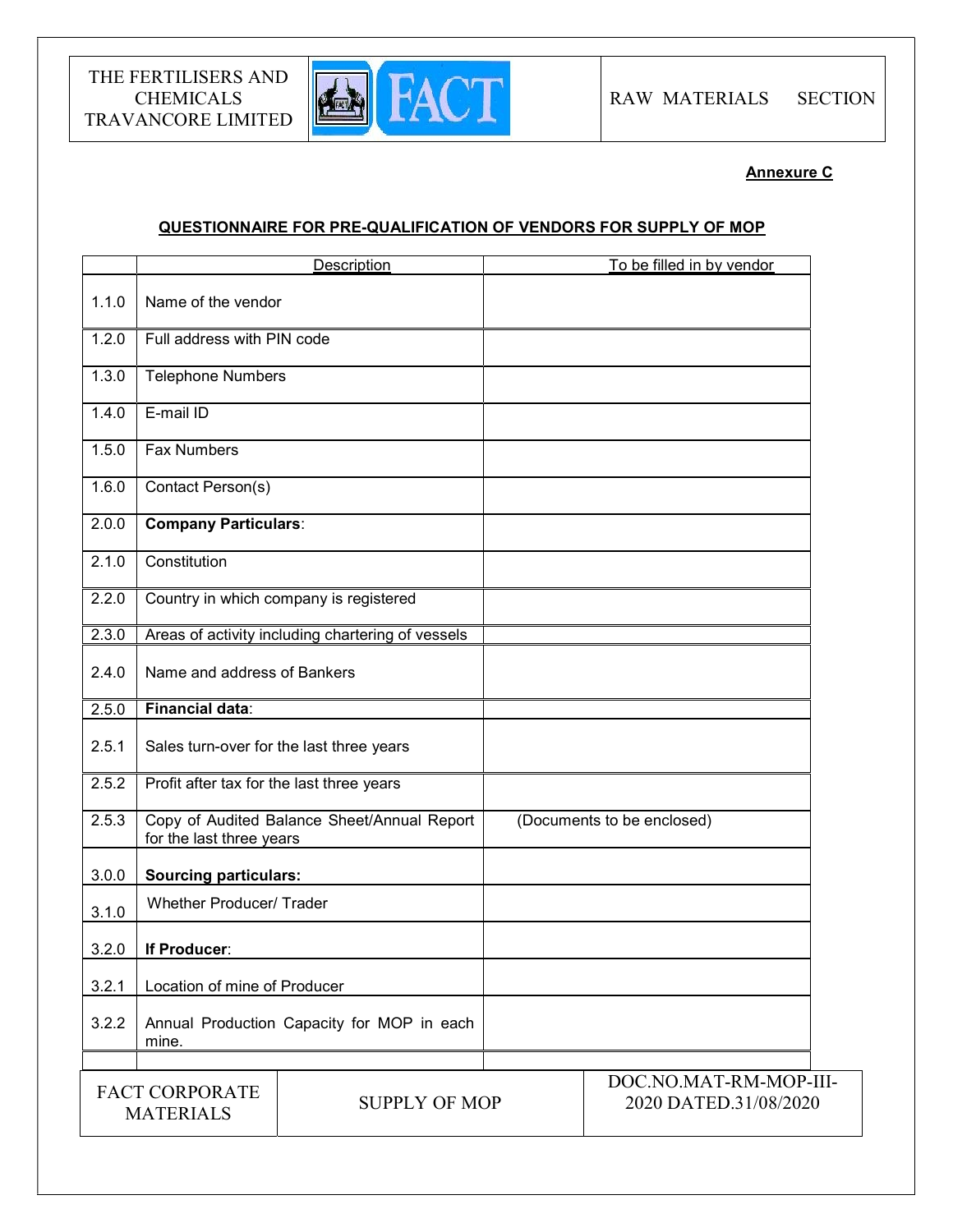

| 3.2.3                                                             | specification required by us as given.                                                                                                                             | Typical Analysis Report of MOP produced in<br>each mine duly attested by the Applicant's<br>Authorized Signatory showing parameters of | (Document to be enclosed)                                                                  |
|-------------------------------------------------------------------|--------------------------------------------------------------------------------------------------------------------------------------------------------------------|----------------------------------------------------------------------------------------------------------------------------------------|--------------------------------------------------------------------------------------------|
| 3.3.0                                                             | If Trader:                                                                                                                                                         |                                                                                                                                        |                                                                                            |
| 3.3.1                                                             | MOP is proposed to be sourced                                                                                                                                      | Name and address of producer from where                                                                                                |                                                                                            |
| 3.3.2                                                             | mine stated above                                                                                                                                                  | Annual production capacity of MOP in each                                                                                              |                                                                                            |
| 3.3.3                                                             | respect to quality and quantity                                                                                                                                    | Letter(s) issued by the MOP Producer's<br>authorized signatory confirming to backup with                                               | (Document to be enclosed)                                                                  |
| 3.3.4                                                             | Typical Analysis Report of MOP produced in<br>each mine showing parameters of specification<br>as per FCO, duly attested by the producer's<br>authorized signatory |                                                                                                                                        | (Documents to be enclosed)                                                                 |
| 4.0.0                                                             | Loading Port(s) details:                                                                                                                                           |                                                                                                                                        |                                                                                            |
| 4.1.0                                                             | Name(s) of the loading port(s)                                                                                                                                     |                                                                                                                                        |                                                                                            |
| 4.2.0                                                             | Loading rate(s) of the port(s)                                                                                                                                     |                                                                                                                                        |                                                                                            |
| 4.3.0                                                             |                                                                                                                                                                    | Sailing time from port of loading to Tuticorin                                                                                         |                                                                                            |
| 5.0.0                                                             | load port                                                                                                                                                          | Third party inspection agency/ agencies to be<br>involved for certifying quality and quantity at                                       |                                                                                            |
| 6.0.0                                                             | Documentary evidence for sale of Fertilizer in  <br>India/abroad for the last three years as on the<br>date of Application for Pre-qualification.                  |                                                                                                                                        | (Details to be given as per Annexure-D and<br>documents indicated therein to be enclosed). |
| 7.0.0                                                             | In case the applicant proposes to operate<br>through his Indian agent or if the applicant is<br>the Indian agent:                                                  |                                                                                                                                        |                                                                                            |
| 7.1.0                                                             | Indian Agent's Registration Number                                                                                                                                 |                                                                                                                                        |                                                                                            |
| 7.2.0                                                             |                                                                                                                                                                    | Permanent Income Tax Account Number                                                                                                    |                                                                                            |
| <b>FACT CORPORATE</b><br><b>SUPPLY OF MOP</b><br><b>MATERIALS</b> |                                                                                                                                                                    | DOC.NO.MAT-RM-MOP-III-<br>2020 DATED.31/08/2020                                                                                        |                                                                                            |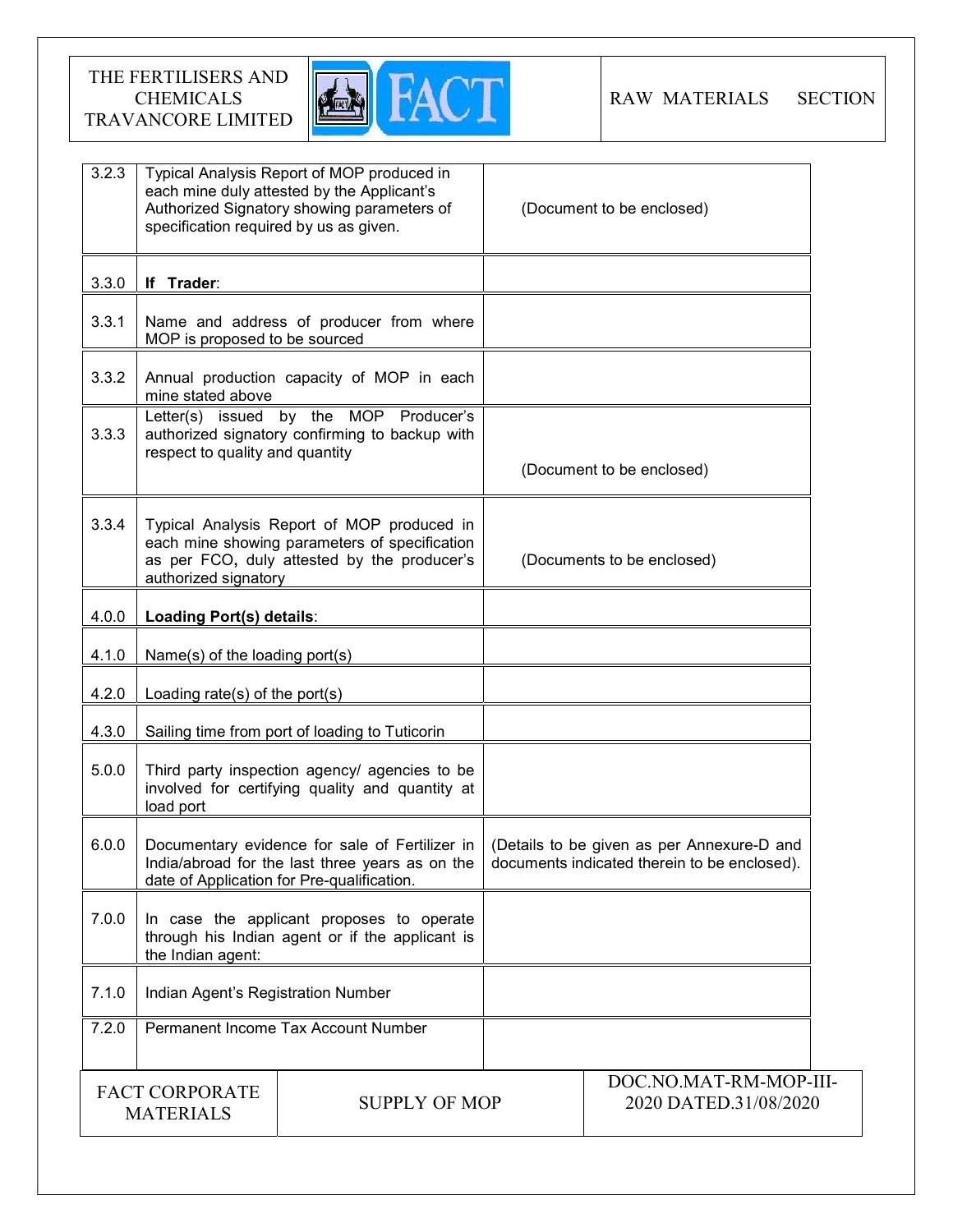

# RAW MATERIALS SECTION

| 7.3.0          | <b>GST Registration details</b>             |             |                           |           |
|----------------|---------------------------------------------|-------------|---------------------------|-----------|
| 7.4.0          | Nature of commission/remuneration           |             |                           |           |
| 7.5.0          | Copy of Terms and Conditions of appointment |             | (Document to be enclosed) |           |
| 8.0.0          | <b>Details of Authorized Signatories:</b>   |             |                           |           |
|                | Name                                        | Designation |                           | Signature |
|                |                                             |             |                           |           |
| $\overline{2}$ |                                             |             |                           |           |
| 3              |                                             |             |                           |           |

## 9.0.0 Any other details:

Place

**Signature** 

Date

Name

Designation(Authorised (Authorised Signatory)

Seal

## Notes:

- 1.0 All requisite information shall be given in the format with reference to the item specified. Where space is insufficient, additional pages may be added with reference to the related paragraph.
- 2.0 Wherever enclosures are specified in the questionnaire, the same shall be enclosed.
- 3.0 Annexure D duly completed also shall be enclosed.
- 4.0 FACT reserves the right to verify any of the statements enclosed along with the Application for Prequalification. Any additional information/ documents required shall also be furnished. False statement shall disqualify the Applicant.

| <b>FACT CORPORATE</b><br><b>MATERIALS</b> | SUPPLY OF MOP | DOC.NO.MAT-RM-MOP-III-<br>2020 DATED.31/08/2020 |
|-------------------------------------------|---------------|-------------------------------------------------|
|-------------------------------------------|---------------|-------------------------------------------------|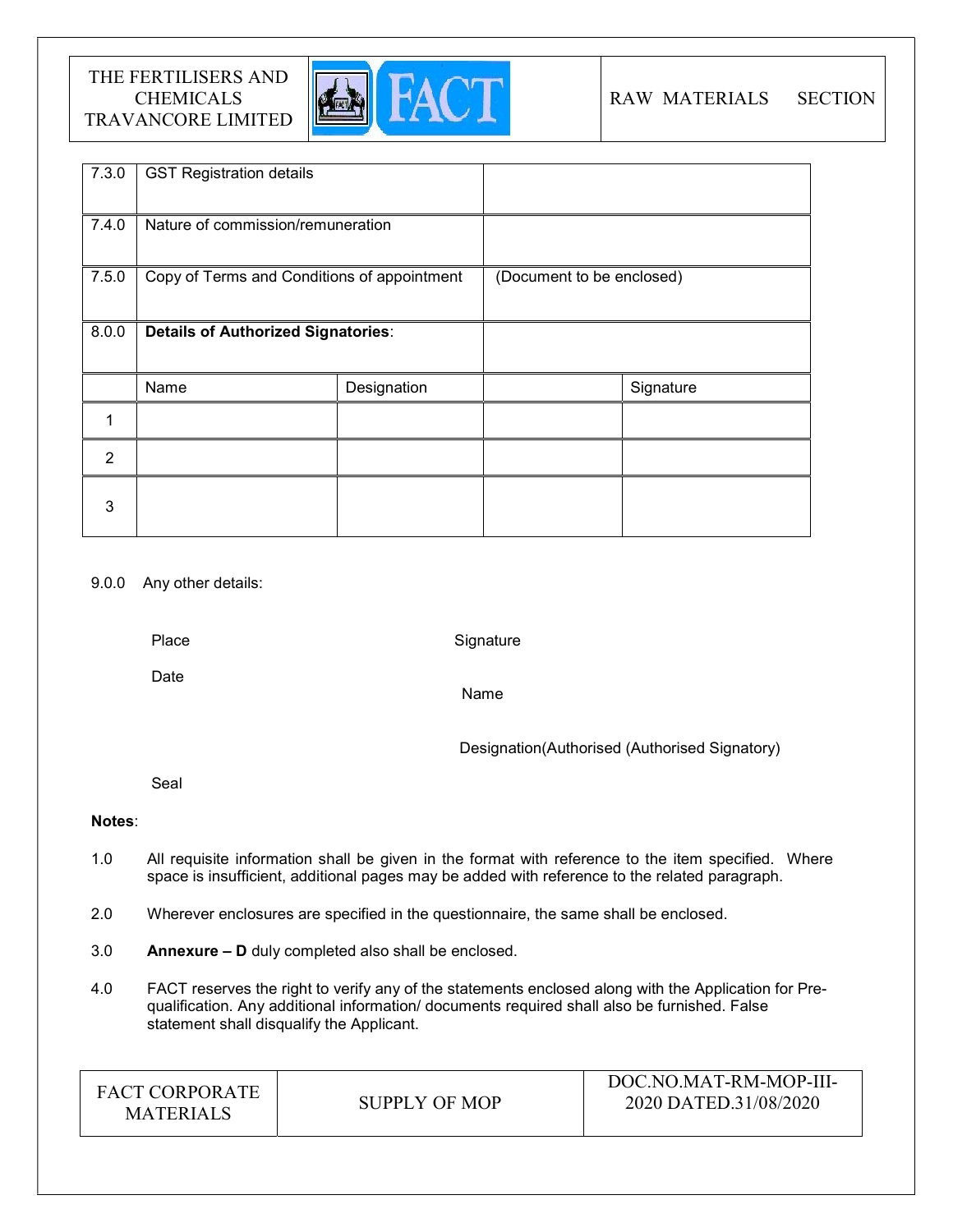

## Annexure –D

#### DETAILS OF SUPPLIES:

Details of supplies of Fertilizers in bulk as per the pre-qualification criteria specified during the last three years as on the date of submission of Part-A Bid.

| Year | Purchase Order<br>No./Date | Description of<br>Material | Quantity as per<br>Purchase Order | Client | Source / Port<br>of Loading | Date and Quantity<br>as per Invoice | Port of<br>Discharge |  |
|------|----------------------------|----------------------------|-----------------------------------|--------|-----------------------------|-------------------------------------|----------------------|--|
|      |                            |                            |                                   |        |                             |                                     |                      |  |
| 2017 |                            |                            |                                   |        |                             |                                     |                      |  |
|      |                            |                            |                                   |        |                             |                                     |                      |  |
|      |                            |                            |                                   |        |                             |                                     |                      |  |
| 2018 |                            |                            |                                   |        |                             |                                     |                      |  |
|      |                            |                            |                                   |        |                             |                                     |                      |  |
|      |                            |                            |                                   |        |                             |                                     |                      |  |
| 2019 |                            |                            |                                   |        |                             |                                     |                      |  |
|      |                            |                            |                                   |        |                             |                                     |                      |  |
| 2020 |                            |                            |                                   |        |                             |                                     |                      |  |
|      |                            |                            |                                   |        |                             |                                     |                      |  |
|      |                            |                            |                                   |        |                             |                                     |                      |  |
|      |                            |                            |                                   |        |                             |                                     |                      |  |

Note: Major orders executed for any Fertiliser/Public Sector Companies in India shall also be included.

Place

Name

Date

**Signature** 

Seal

Designation (Authorized Signatory)

FACT CORPORATE MATERIALS SUPPLY OF MOP

DOC.NO.MAT-RM-MOP-III-2020 DATED.31/08/2020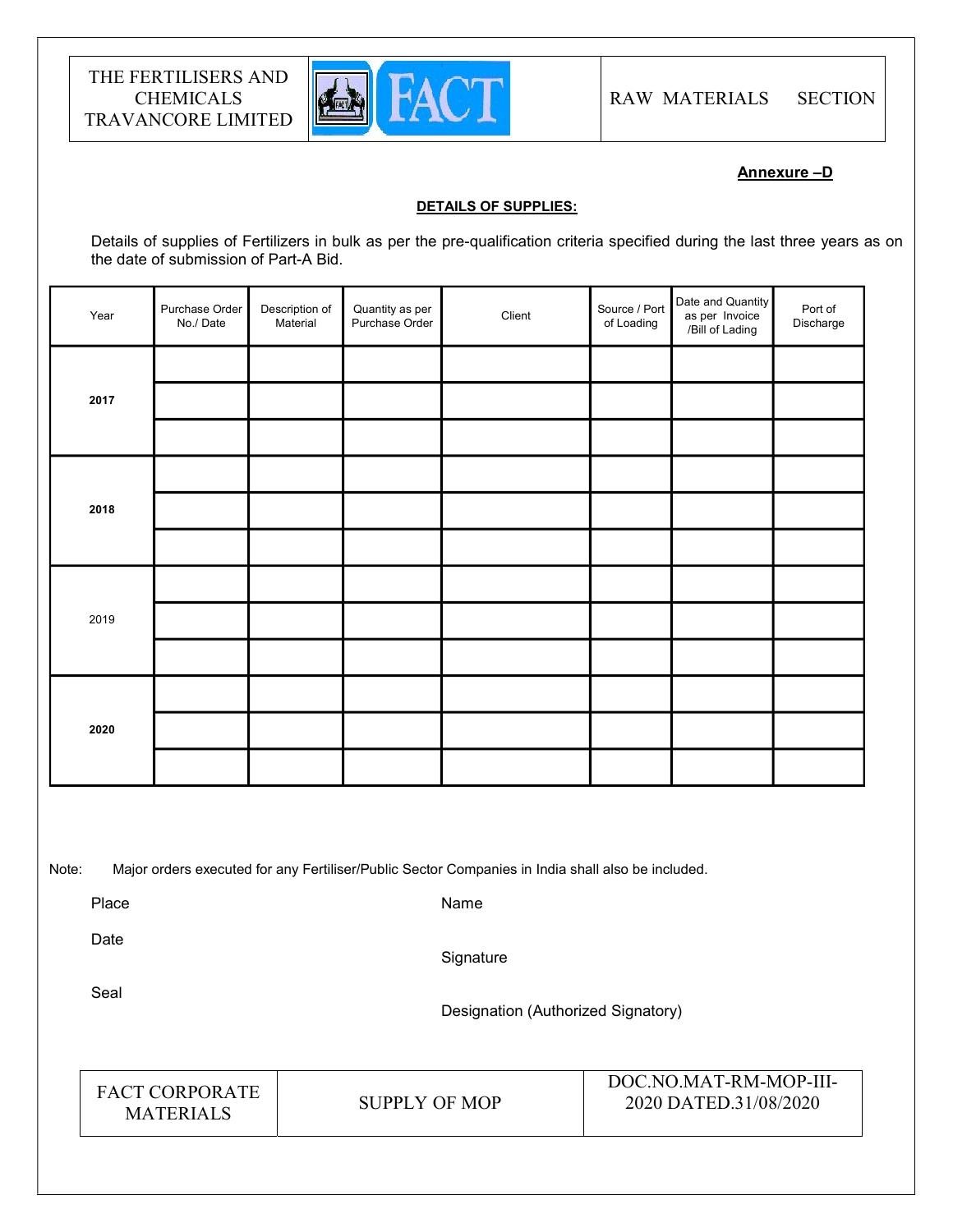

## Check List of Documents to be enclosed along with Annexure C:

#### In the case of Producer :

- 1. Copy of Purchase Order(s)/Agreement(s) in support of Data furnished vide Annexure- C.
- 2. Copy of Invoice(s) and Bill(s) of Lading for the supplies made in respect of the above.
- 3. Copy of Typical Analysis Report of Fertilizer produced in each mine, showing parameters of specification as given in FCO..
- 4. Copy of Audited Balance Sheet/Annual Report for the last three years.

All the above documents shall be duly attested by the Authorised Signatory of the Bidder.

#### In the case of Trader:

- 1. Copy of Purchase Order(s)/Agreement(s) in support of Data furnished in Annexure C.
- 2. Copy of Invoice(s), Bill(s) of Lading for the supplies made in respect of the above.
- 3. Letter(s) issued by the Fertilizer Producer's Authorized Signatory, confirming to backup with respect to quality and quantity.
- 4. Copy of Typical Analysis Report of Fertilizer produced in each mine, showing parameters of specification as given in FCO duly attested by Producers Authorised Signatory.
- 5. Terms and Conditions of Appointment.
- 6. Copy of Audited Balance Sheet/Annual Report for the last three years.

All the above documents shall be duly attested by the Authorised Signatory of the Bidder.

| <b>FACT CORPORATE</b> |
|-----------------------|
| <b>MATERIALS</b>      |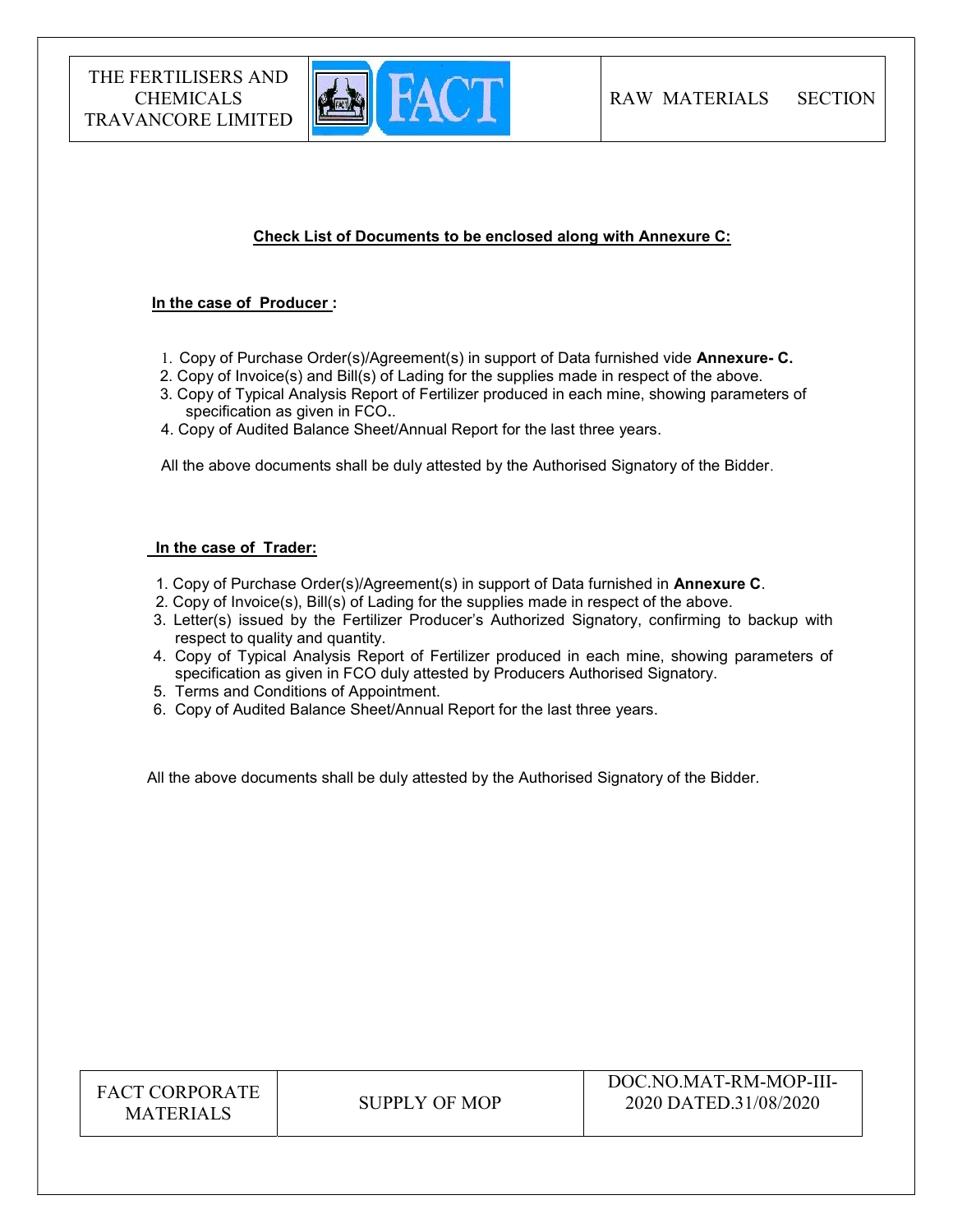

RAW MATERIALS SECTION

#### Annexure-E

#### TERMS AND CONDITIONS OF PURCHASE

- 1. The Purchase Order is placed with both FOB and CFR option and FACT reserves the right to exercise the FOB or the CFR option on a shipment to shipment basis including partial shipments, if so agreed by FACT. In case of FOB option, FACT shall arrange for fixing the vessel for which Seller shall allow a minimum period of three weeks after confirming the firm load port laycan along with complete load port details. If FACT is not able to nominate a suitable vessel in this period, FACT shall exercise CFR option immediately on receipt of NOC from Transchart. Seller shall then make CFR arrangements for the agreed laycan only.
- 1.1. Seller shall furnish firm laycan well in advance so that the activities required for vessel fixture by FACT or CFR arrangements by Seller are made smoothly after obtaining NOC from Transchart. The Seller shall not be absolved from his obligations under the contract, citing insufficient time for making CFR arrangements. Shipment terms for FOB contract and those for CFR contract shall be as given in Annexure F & G respectively of this Document.
- 2. Taxes and Duties:

All levies, taxes and duties in the Seller's country shall be to Seller's account and in India to FACT's account.

3. Security Deposit:

The Seller shall furnish Security Deposit at equivalent to 2% of the Total order Value within 10 days from the date of Letter of Intent by Bank Guarantee as per proforma attached. Bank Guarantee shall be kept valid for a minimum period of 6 months, with a further claim period of 6 months. Validity shall be further extended on demand as per terms of our BG proforma.

- 4. Payment:
- 4.1 Payment: Payment shall be on  $180<sup>th</sup>$  day from BL date by LC. LC opening charges and Bank charges in India shall be to FACT's account. All charges outside India, including confirmation charges, in case confirmation is required, shall be to seller's account.LC shall be opened only after receipt of Security Deposit bank guarantee as per clause 3 above.
- 4.2 Indian Agent's Commission, if any, shall be deducted from the invoice and paid in Indian Rupees in India. Please see clause 16 below.
- 5. Shipping Documents:
- 5.1 Seller shall present following shipping documents for payment purpose:

a] Three original and three non-negotiable copies of clean on board bills of lading marked freight paid/payable by shipper as per Charter Party. In case of Charter Party Bills of Lading, it should bear an endorsement that all the relevant terms and conditions of the relative Charter Party are deemed to have been incorporated therein.

| <b>FACT CORPORATE</b> |               | DOC.NO.MAT-RM-MOP-III- |
|-----------------------|---------------|------------------------|
| <b>MATERIALS</b>      | SUPPLY OF MOP | 2020 DATED.31/08/2020  |
|                       |               |                        |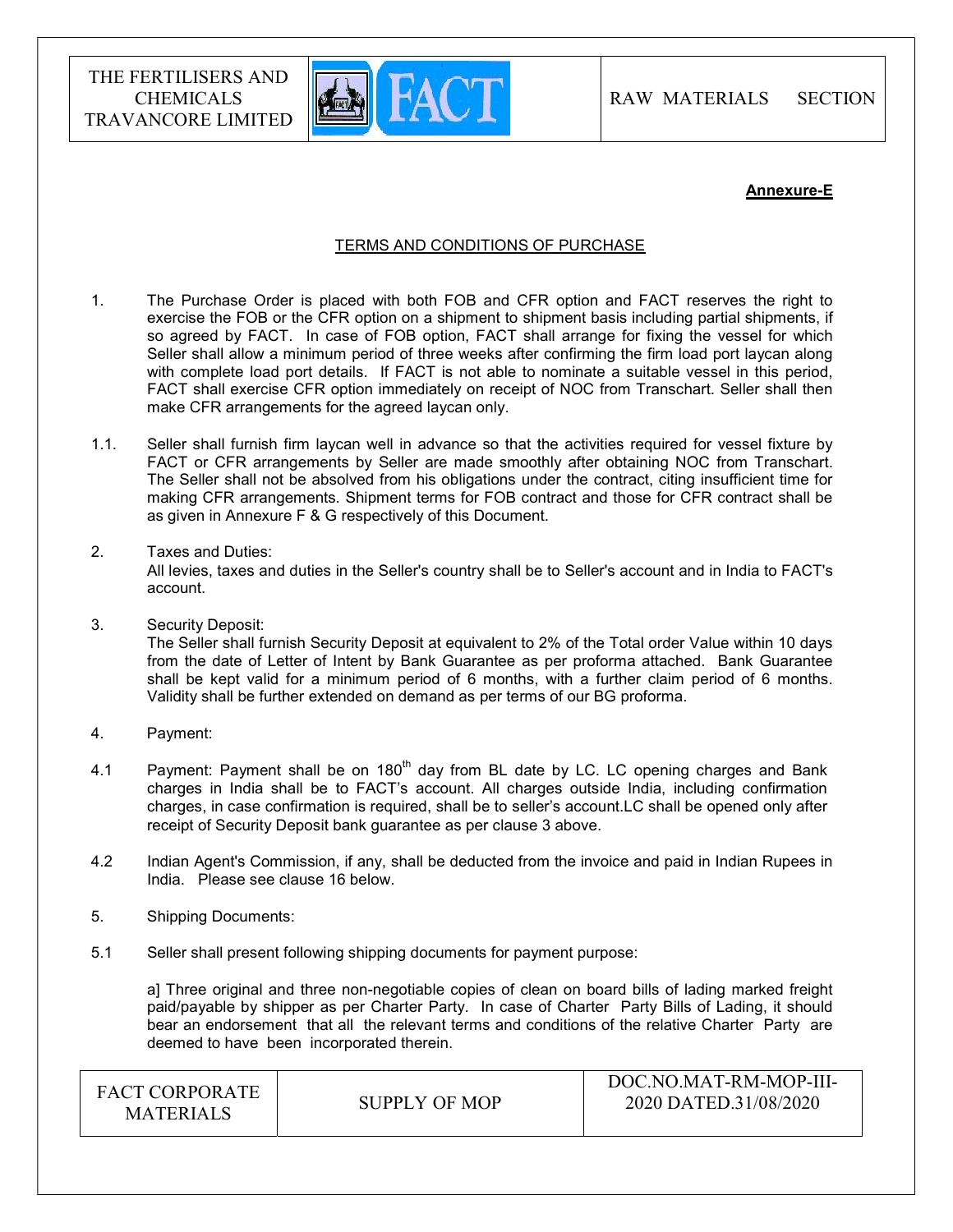

The B/Ls to show:

1] Import License - Free import as per Chapter 2 Para 2.1 of Foreign Trade Policy 2015 – 20.

2] Purchase Order Number

3] L/C reference, if payment is by L/C.

b] Three signed commercial invoices and three copies of the same based on the Bill of Lading quantity and surveyor's certificate of analysis. The invoice shall show the following:

1] B/L No. and date

2] Import License - Free import as per Chapter 2 Para 2.1 of Foreign Trade Policy 2015 – 20. 3] Purchase Order No.

- c] Certificate of origin issued by the concerned Chamber of Commerce.
- d] Certificate of weight issued by Independent Surveyor.
- e] Certificate of quality/analysis issued by independent surveyor meeting all parameters as per Annexure A.
- f] A certificate from the Seller stating that fax has been sent to FACT's underwriters for insurance purposes.
- g] A certificate from the seller to the effect that the goods supplied is in accordance with the relative purchase order.
- h) Stowage plan.
- 5.2 In case the successful bidder is proposing to make the sale on high sea sale basis, the sale shall comply to the latest Government of India guidelines and seller shall provide all the necessary documents.
- 5.3 All documents required for payment of GST on freight shall be provided, by seller.
- 5.4 All charges towards obtaining the above documents shall be to the account of Seller.
- 5.5 Routing of shipping documents shall be as follows:

 Copies of Shipping documents (B/L, Invoice etc...) shall be sent by email to smkrishna@factltd.com or faxed within 2 days of loading/sailing of the vessel to:

- 1] FACT MARKETING DIVISION, UDYOGAMANDAL, COCHIN 683 501 [Fax: 91-484-2546934/ 2546831], and [Materials]-RM [Fax: 91-484-2545172],
- 2] GENERAL MANAGER (M)F, FACT LTD, EEC BUILDING, MARKETING DIVISION, UDYOGAMANDAL, COCHIN - 683 501
- 3] DEPUTY GENERAL MANAGER [FINANCE] BILLS (RM), HEAD OFFICE, FACT LTD., UDYOGAMANDAL, COCHIN, KERALA STATE, INDIA – 683 501
- 4] DEPUTY GENERAL MANAGER (MATERIALS)-RM, FACT LTD, PD ADMIN BUILDING, FACT LTD., UDYOGAMANDAL, COCHIN – 683 501

| <b>FACT CORPORATE</b><br>SUPPLY OF MOP<br><b>MATERIALS</b> | DOC.NO.MAT-RM-MOP-III-<br>2020 DATED.31/08/2020 |
|------------------------------------------------------------|-------------------------------------------------|
|------------------------------------------------------------|-------------------------------------------------|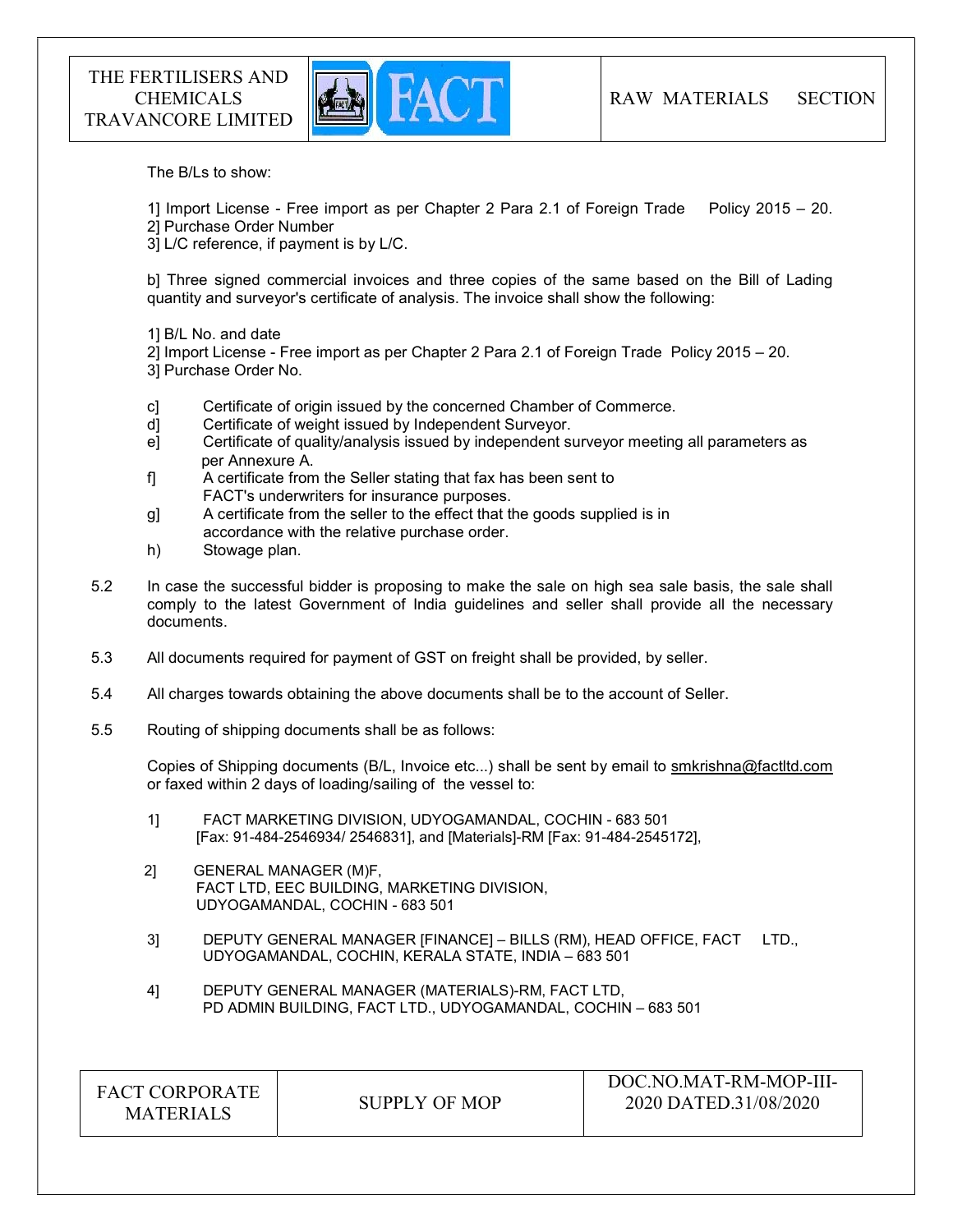

6. Liquidated damages:

The agreed shipment dates shall be firm and shall be treated as the essence of the contract. Any delay in effecting the shipment shall render the Seller liable for liquidated damages at the rate of 1/2% of the value of the shipment for every week or part thereof delay subject to a maximum of 2% of the value of the shipment. This value shall be either FOB or CFR as per the option exercised by FACT.

- 7. Force Majeure:
- 7.1 If at any time during the existence of this contract if either Seller or FACT is unable to perform in whole or in part any obligation under this contract because of war, hostility, civil commotions, sabotage, quarantine restrictions, Acts of God and Acts of Govt. [including but not restricted to prohibition of exports or imports], fires, floods, explosions, epidemics, strikes, embargoes, then the date of execution of contract shall be rescheduled after considering FACT's production requirements, ullage, market conditions, prices, etc.
- 7.2 Any waiver/extension of time in respect of the delivery of any installment or part of the goods occasioned due to reasons in (i) above, shall not be deemed to be waiver/extension of time in respect of the remaining deliveries.
- 7.3 If operation of such circumstances exceeds three months, each party shall have the right to refuse further performance of the contract in which case neither Seller nor FACT shall have the right to claim damages.
- 7.4 The Seller and/or FACT who is unable to fulfill their obligations under the contract shall within 15 days of occurrence of any of the causes mentioned in this clause inform the other party, of the existence and termination of the circumstances preventing the performance of the Contract. Certificate issued by local Chamber of Commerce in the country of the Seller or FACT shall be sufficient proof of the existence of the above circumstances and their duration.
- 7.5 Non-availability of material shall not be an excuse to the Seller for not performing their obligations under the contract.
- 8. Default:

In the event of any default by the Seller in executing the Purchase Order in accordance with the specifications and/or terms and conditions of the Purchase Order, FACT may terminate the Purchase Order without prejudice to any other right, remedy or option FACT may have. In the event of such termination, FACT shall have the right to procure the goods from other sources at the risk and cost of the Seller.

- 9. Determination of quality and quantity:
- 9.1 The supplier shall ensure that the goods shipped conform to the agreed quality and specifications and shall not ship goods which do not conform to the agreed quality and specification.
- 9.2 FACT reserves the right, at its option and cost, to have material inspected before shipment in regard to quality and specifications. The supplier / shipper shall tender the material for inspection to the agency to be nominated by FACT and shipment shall be effected only after

| <b>FACT CORPORATE</b><br><b>MATERIALS</b> | SUPPLY OF MOP | DOC.NO.MAT-RM-MOP-III-<br>2020 DATED.31/08/2020 |
|-------------------------------------------|---------------|-------------------------------------------------|
|-------------------------------------------|---------------|-------------------------------------------------|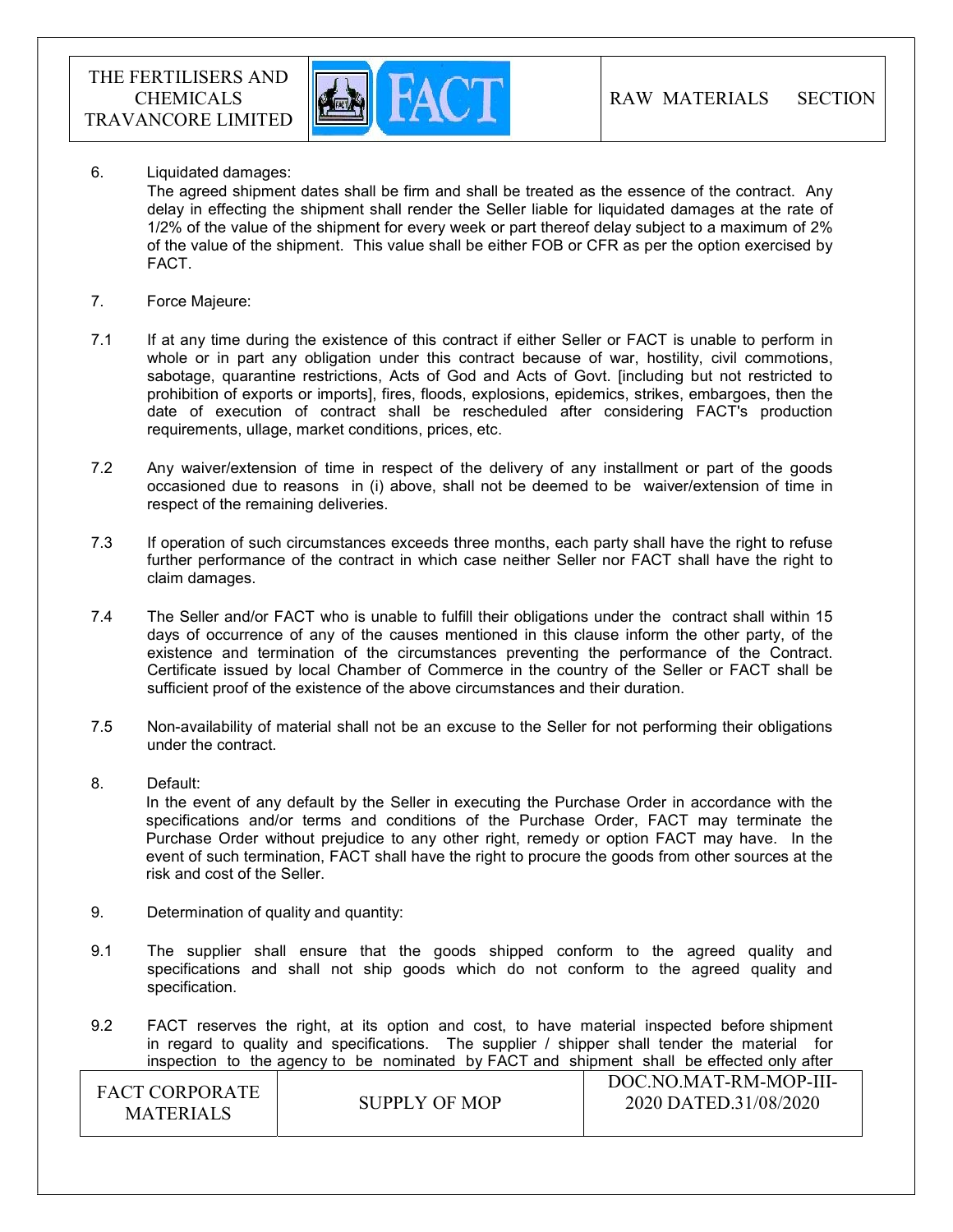

the material is inspected. The supplier / shipper will provide free of cost facilities to the inspection agency at the load port for taking samples.

- 9.3 Irrespective of whether FACT appoints inspection agency or not, it will be obligatory on the part of the supplier to obtain Certificate of Inspection from Internationally reputed Inspection Agency to the effect that material is in accordance with the specifications laid down in the contract. This shall accompany the shipping documents. The inspection fee shall be borne by supplier.
- 9.4 For the purpose of determining quality, the Inspection Agency may at their discretion draw samples of the material at the producing factory as specified in the contract but shall draw samples in all cases in the customary manner during the loading of the vessel with a view to ensure that the material conforms to the contractual specifications. Analysis report should specify the nutrients and other requirements of the contractual specifications. The report shall specify the methods of analysis used, type of sieve used for determination of particle size and also the contract number, the quantity loaded and name of the vessel. A clear inspection note will be released by the Inspection Agency only if they are satisfied that the cargo meets contractual specifications.
- 9.5 Sample shall be drawn by Central Fertilizer Quality Control Laboratory in India or any other lab nominated by Govt. of India /respective state for the purpose. The quality so determined based on analysis done by Central Fertilizer Quality Control Laboratory any other lab nominated by Govt. of India /respective state at discharge port shall be final and binding on supplier.
- 9.6 In case the cargo is not meeting the FCO specifications, the cargo will be rejected. The supplier shall refund cost of material and all the consequential handling and the distribution cost thereof immediately on FACT's first demand failing which penalty  $@18\%$  p.a. shall be payable up to the date of actual remittance by the supplier.
- 10. Weighment:

 Weighment shall be as determined by draft survey conducted through an independent internationally reputed surveyor/inspection agency appointed by FACT at the port of discharge. The payment shall be based on B/L quantity or drafts survey whichever is less. Quantity declared as damaged cargo shall also be treated as quantity delivered short and shall be treated accordingly. In such cases, supplier shall refund cost of damaged cargo or quantity received short from the B/L quantity based on draft survey at the port of discharge immediately on FACT's first demand failing which penalty @ 18% p.a. shall be payable up to the date of actual remittance by the supplier.

- 11. Title and Risk: Title to the goods and risk shall pass from Seller to FACT as per INCOTERMS 2000, as amended from time to time.
- 12. Amendment of the Purchase Order: Any amendment or modification to this Purchase Order shall be made in writing with the concurrence of the Seller, where required.
- 13. Law: The governing law for this Purchase Order shall be Indian law. The proper language of the Purchase Order shall be English. The Seller agrees to submit himself to the Jurisdiction of Indian Courts of Law.

| <b>FACT CORPORATE</b><br><b>MATERIALS</b> | SUPPLY OF MOP | DOC.NO.MAT-RM-MOP-III-<br>2020 DATED.31/08/2020 |
|-------------------------------------------|---------------|-------------------------------------------------|
|-------------------------------------------|---------------|-------------------------------------------------|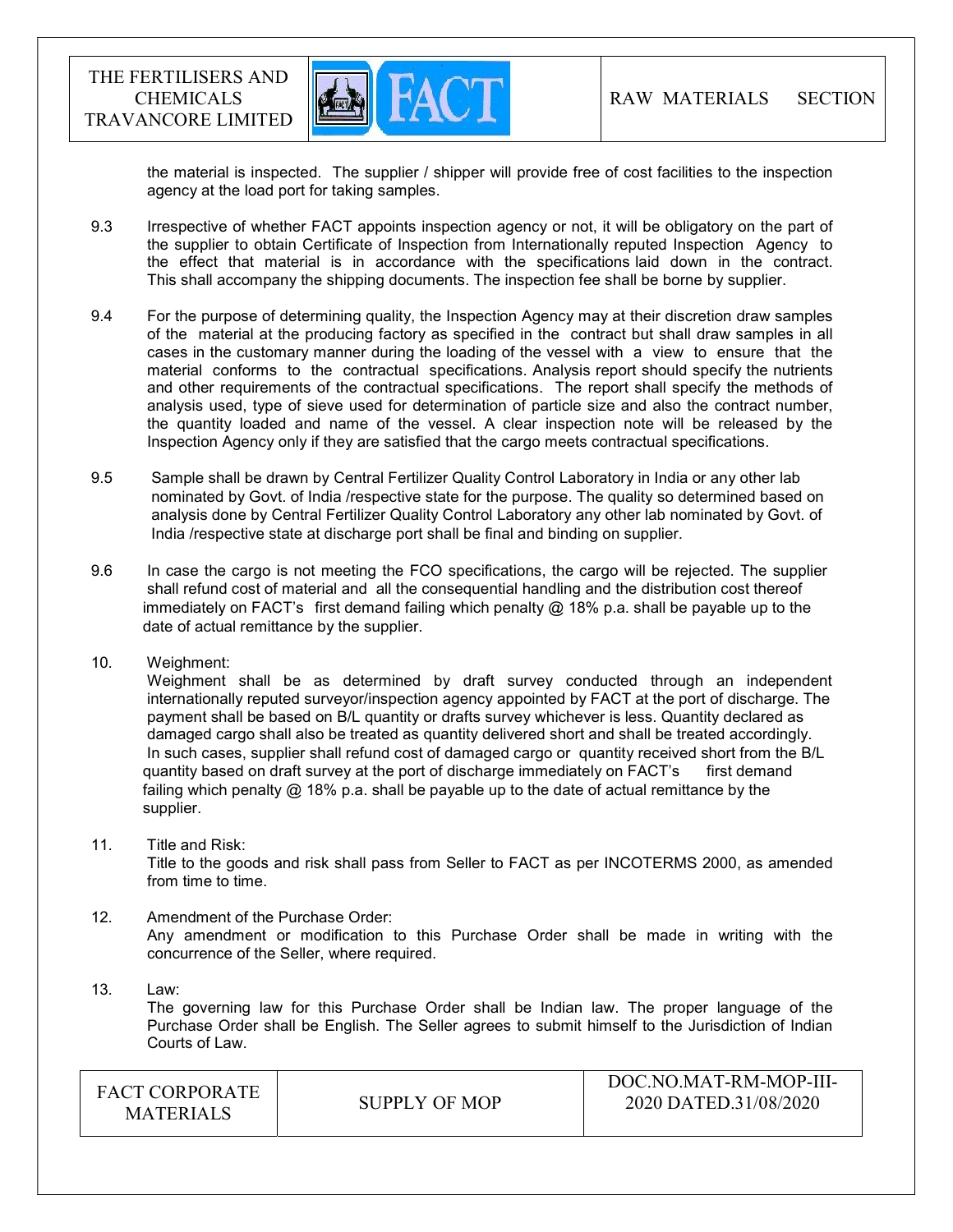

- 14. Seller warrants that the goods are free and clear of liens and encumbrances and that he has good and marketable title to the same.
- 15. Arbitration:

If any dispute (s) arises out of or in connection with this contract, or in respect of any defined legal relationship associated therewith or derived therefrom, the parties agree to submit the disputes to arbitration under the ICADR (International Centre for Alternative Dispute Resolution) Arbitration Rules 1996. The authority to appoint the arbitrator shall be the International Centre for Alternative Dispute Resolution. The number of Arbitrator shall be one and the language of the arbitration proceedings shall be English. The place of arbitration proceedings shall be Ernakulam in Kerala.

#### 16. Seller's Indian Agent:

The Seller shall disclose the name and address of his Indian agent/representative along with following information.

- 16.1 Indian Agent's registration Nos. and their permanent income tax account number.
- 16.2 Amount and nature of commission/remuneration.
- 16.3 A copy of terms and conditions of the appointment of the Indian agent including the commission being paid to them shall be furnished along with the bid. In case the Seller has no agent in India, the Seller shall certify that they have no agents in India and that no remuneration is to be paid to any Indian Party. If the seller does not indicate the name of his agent or representative in India, and the amount of commission payable to him in the offer, it will be assumed that no agents' commission is involved.
- 16.4 FACT shall deduct the Indian agent's commission, if applicable from the value of the Seller's invoice and pay to the Indian Agent in equivalent Indian rupees (rate of exchange being the rate at which payment was made to Seller) by cheque, as per the agreed payment terms. In case the Indian Agents are foreign controlled company as defined under section 28 of the Foreign Exchange Regulation Act, 1973 or any other act as in force, certificate/permission from Reserve Bank of India/Government of India as the case may be that they are entitled to do the agency business and receive commission from buyers should be enclosed along with the bid.
- 16.5 The information required above shall include those agents situated in India who have some other kind of commercial relationships and may not fall within the usual definition of agent. In cases where there is no agent but the Seller has any Indian Branch or subsidiary or a financially interlinked concern, the same shall be intimated to us. This will also include such Indian agents who are paid general retainer fee and may not have any reference to this purchase order.
- 16.6 Should we suffer any loss or penalty because of the failure of the Seller to disclose the details mentioned above about their agents, FACT shall hold the Seller responsible for such loss or penalty and shall be entitled to claim from them damages for breach of the above provisions of the contract and also to resort to such other action which FACT may consider appropriate.
- 17. This Purchase Order is placed by FACT, The Fertilisers and Chemicals Travancore Limited. It is expressly made clear that the Government of India is not a party to this Purchase Order and has no liabilities, obligations or rights on this order.

| <b>FACT CORPORATE</b><br><b>MATERIALS</b> | SUPPLY OF MOP | DOC.NO.MAT-RM-MOP-III-<br>2020 DATED.31/08/2020 |
|-------------------------------------------|---------------|-------------------------------------------------|
|-------------------------------------------|---------------|-------------------------------------------------|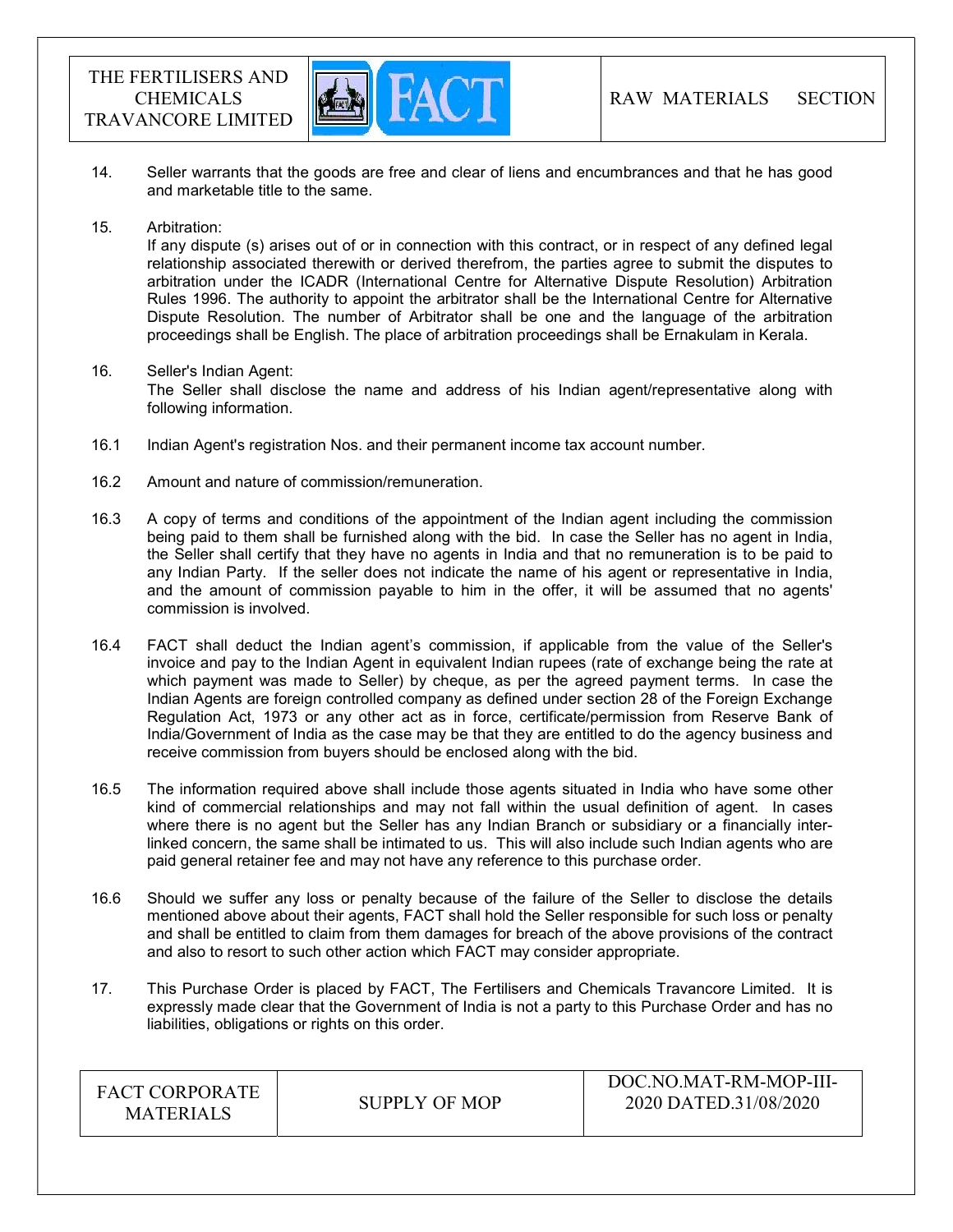

#### Annexure-F

#### SHIPMENT TERMS FOR FOB CONTRACT

- 1 FACT undertakes to provide transportation for carriage of the cargo in bulk.
- 2 FOB terms between Seller and their supplier if any shall not apply for contract arising out of this enquiry. It shall be as per FACT's terms only (with agreed variations). Seller shall forward the full loadport details, as well as firm loadport laycan with a spread of not less than 5 days, in conformity with the Purchase Order schedules or as required by FACT for each shipment, in case schedule is not finalised prior to issue of Purchase Order.
- 3 FACT will chart a suitable vessel and seller shall forward their acceptance of such nominated vessel within 24 hrs from the nomination. FACT reserves the right to substitute named vessel after giving prior intimation to the Seller.
- 4 The vessel shall report to the Seller or Seller's agents at the load port and present herself for loading the cargo as per loadport terms and conditions as incorporated in the Charter Party.
- 5 Insurance: FACT shall arrange to insure the cargo. On completion of loading, sailing details such as quantity, B/L No. and date, load port, ETA Tuticorin shall be sent by email to nikhilkumar@factltd.com / kennedy@factltd.com or faxed to Deputy General Manager[Materials]-RM [Fax:91-484-2545172], Assistant General Manager [Finance & Accounts] [Fax: 91- 484 - 2545039] and our under writers, details to be intimated later.
- 6 All claims at the loadport like demurrage, despatch, dead freight, etc, shall be settled directly between the Seller and the vessel owner. Suitable provision shall be made to this effect in the Charter Party. FACT shall render assistance, if required, to the Seller/Owner in settling such claims.
- 7 Seller shall be liable for any demurrage incurred at the load port on account of any delay in loading outside the permissible laytime. Any delay due to the vessel's condition or breakdown or inability of the vessel's facility to load cargo within the time allowed, shall not count as used laytime. If cargo is not available after ship has arrived in the port of loading according to schedule, the tenderer shall be responsible for the costs and demurrage of the vessel, and dead freight, if any due to incomplete loading because of the un-readiness of either part or whole of the goods when the vessel has been in port at due time, and the notice of readiness has been served and accepted.
- 8. Port charges, quay dues and similar dues on ship to owner's account. Supplier to pay all dues, taxes and duties on the cargo in the country of origin.
- 9. The cargo shall be loaded by supplier / shipper free of expenses and risk to the vessel but under the supervision of Master
- 10. All other terms and conditions not indicated in these shipment terms shall be as per the Terms and Conditions of the Order and the relevant Charter Party.

| <b>FACT CORPORATE</b><br>SUPPLY OF MOP<br><b>MATERIALS</b> |  |  | DOC.NO.MAT-RM-MOP-III-<br>2020 DATED.31/08/2020 |
|------------------------------------------------------------|--|--|-------------------------------------------------|
|------------------------------------------------------------|--|--|-------------------------------------------------|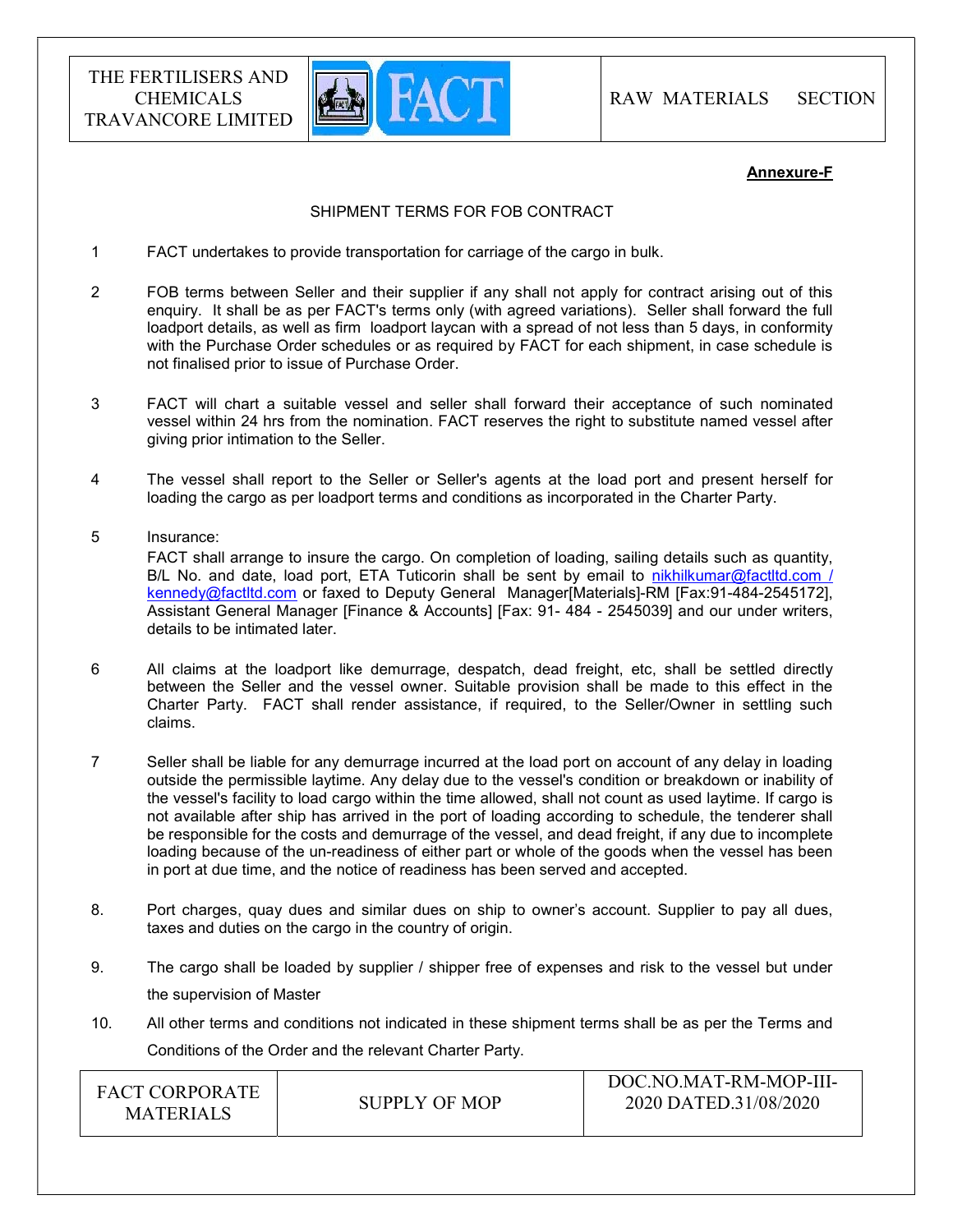

#### Annexure-G

#### SHIPMENT TERMS FOR CFR CONTRACT

- 1 FACT can declare CFR option only after getting NOC from Transchart, Ministry of Surface Transport, New Delhi. Seller shall provide at his own expense proper transportation for carriage of the cargo in transit subject to Government of India policy directives in this regard. Indian flag vessels to be accorded first right to refusal. Seller shall forward C/P on finalisation of vessel. Freight shall be pre-paid.
- 2. Vessel nominated shall conform to ISM code/Grain code for safe operations and pollution prevention and other statutory requirements of Indian/International Maritime Authorities, applicable for carriage of Fertiliser as relevant. The necessary clearance from port authorities on account of Age/Class/Flag to be obtained by suppliers/vessel owners. Non-compliance or lack of necessary supporting documents to show compliance with the above and consequent damages, if any, shall be to Seller's account.

 As per Shipping Development Circular issued by DG Shipping, cargo vessels visiting an Indian Port on the West Coast or plying in the Indian territorial waters in the Arabian Sea or the Indian EEZ during the period of foul weather (being 1st June to 31st August), shall be less than 25 years of age. In case the ship chartered by the supplier is 20 years or more of age, the shipping agents of the suppliers shall obtain necessary clearance from the authorities and the time taken to obtain such clearance shall be to ship owners' / suppliers' account and the same shall be excluded while calculating the lay time.

- 3 Discharge rate : 5000 MT PWWD SHEX EIU. In SHEXEIU, "H" standing for "Holiday" shall mean the holidays declared by the Tuticorin Port Trust.
- 4 Demurrage Rate and Despatch Rate: Shall be indicated by Seller while nominating the vessel. [Despatch rate shall not be less than half of the demurrage rate]
- 5 Discharge Port : 1/2 SB Tuticorin. Cost of shifting between berths including bunker fuel used shall not be borne by FACT and time used in shifting shall not be counted as laytime or time on demurrage. Deviation will be suitably loaded for evaluation.
- 6 Arrival draft at Tuticorin: Maximum 11.5 Meter with tide and 11 Meter without tide.

 In case arrival draft exceeds permissible draft, lightening to be arranged by Seller at their own risk and cost including time lost. It shall be Seller's responsibility to ensure that the vessel arrives with the permissible/available draft at Tuticorin whichever is less.

- (a) The vessel shall give free use of all available gear for discharging as also lights for night work on board. Seller shall allow free use of gear, winches and derricks. If all gear's are not available, discharge rate to be reduced proportionately.
- (b) Cost of opening and closing of hatches shall be to ship owners / supplier's account and time used not to count as lay time.

| <b>FACT CORPORATE</b><br><b>MATERIALS</b> | SUPPLY OF MOP | DOC.NO.MAT-RM-MOP-III-<br>2020 DATED.31/08/2020 |
|-------------------------------------------|---------------|-------------------------------------------------|
|-------------------------------------------|---------------|-------------------------------------------------|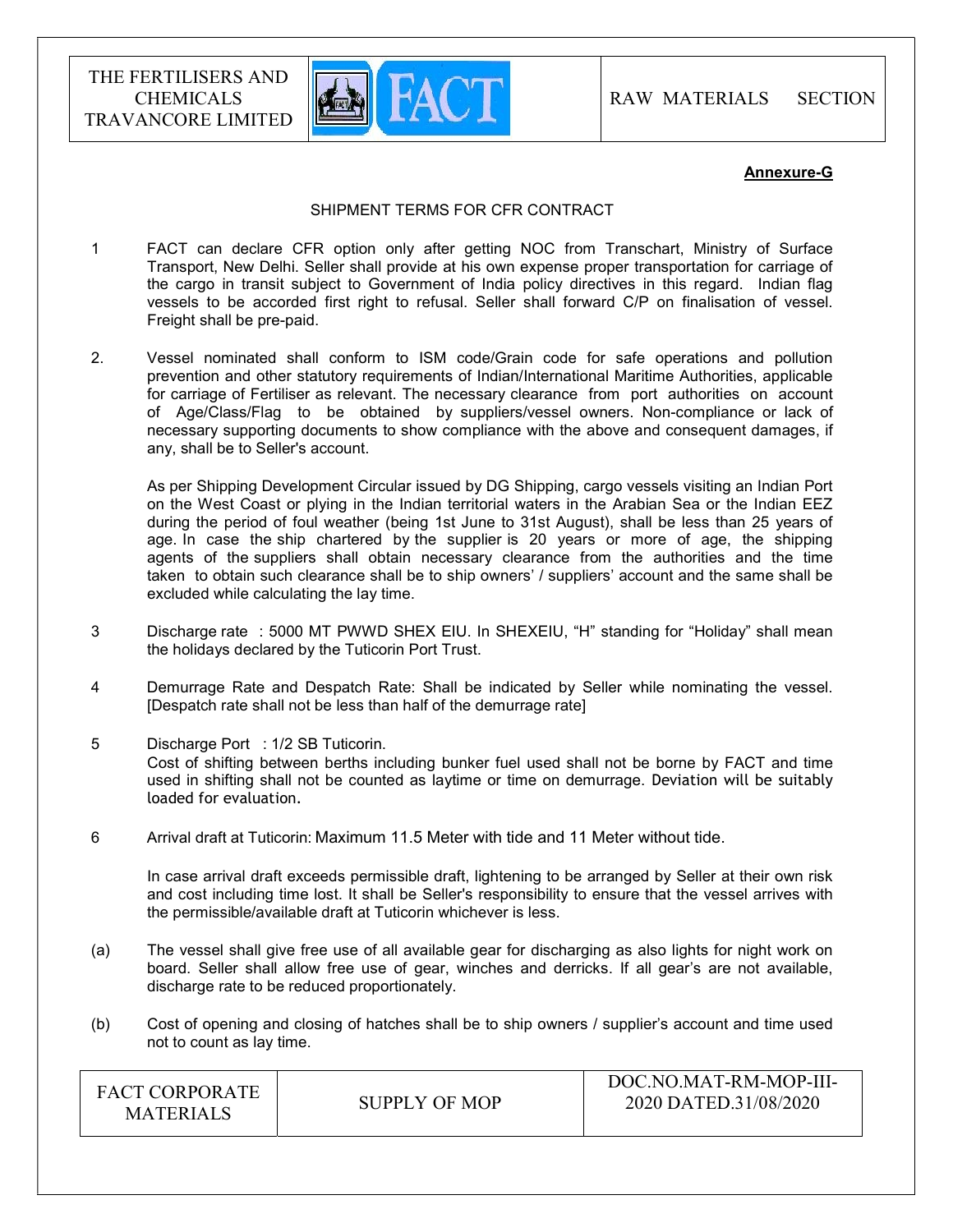

- (c) Overtime to the account of party ordering the same. Officers" / Crews" overtime to be always for supplier's / ship owner's account.
- (d) Time consumed by the vessel in moving from the discharge port / anchorage to anchorage / discharging berth will not count as lay time.
- (e) All expenses and costs arising from the failure of the machines/equipments of the vessel, or if the vessel is pulled out from the berth on account of safety reasons by the port to be on the account of sellers.
- 7 The following vessel details shall be furnished by Seller while nominating vessel, by email to smkrishna@factltd.com or Fax [91-484-2546934 / 2546831] addressed to General Manager [F&S].
	- i] Flag
	- ii] Classification
	- iii] Year of built
	- iv] GRT/NRT, LOA & Draft
	- v] Registered owners
	- vi] Operators
	- vii] Charterers
	- viii] P&I club
	- ix] Hull U/W & terms of cover
	- x] Particulars of performance of vessel's last 2 voyages.
	- xi] Agents at load port and discharge port.
	- xii] Demurrage and despatch rates.
- 8 Expected loading days and arrival date at Tuticorin shall be intimated to FACT for each shipment while nominating the vessel in conformity with the Purchase Order.
- 9 Insurance:

 The vessel chartered by Seller shall not be more than 15 [Fifteen] years in age and shall be of the highest Lloyd's or equivalent classification, failing which Seller shall be liable for any additional insurance premium paid or payable by us. Any extra insurance and customs duty thereon due to age/class/flag/GIC non-approval of vessel shall be to Seller's account. Same shall be deducted from the Seller's bills. War risk premium for vessel and crew bonus, if any payable to vessel owners as per C/P for calling at nominated load port is to be borne by Seller.

- 10 On completion of loading, sailing details such as quantity, B/L No. and date, loadport, ETA Tuticorin and value shall be sent by email to smkrishna@factltd.com or faxed to General Manager [M]F[Fax: 91-484-2546934/ 2546831], Deputy General Manager Finance[Bills] [Fax: 91- 484 - 2545039] and FACT's under writers, details will be intimated later.
- 11 Seller shall obtain, from the carrier at his own expense on board shipped, Ocean Bill of Lading, clean and transferable in the name of FACT, dealing only with the cargo as per the Purchase Order to Tuticorin, India and courier the copies of the Shipping documents.
- 12 The sailing progress of vessel shall be reported to General Manager [M]F by email to smkrishna@factltd.com or by fax [91-484-2546934/ 2546831] at least 72 hours before arrival,

| <b>FACT CORPORATE</b><br><b>MATERIALS</b> | SUPPLY OF MOP | DOC.NO.MAT-RM-MOP-III-<br>2020 DATED.31/08/2020 |
|-------------------------------------------|---------------|-------------------------------------------------|
|-------------------------------------------|---------------|-------------------------------------------------|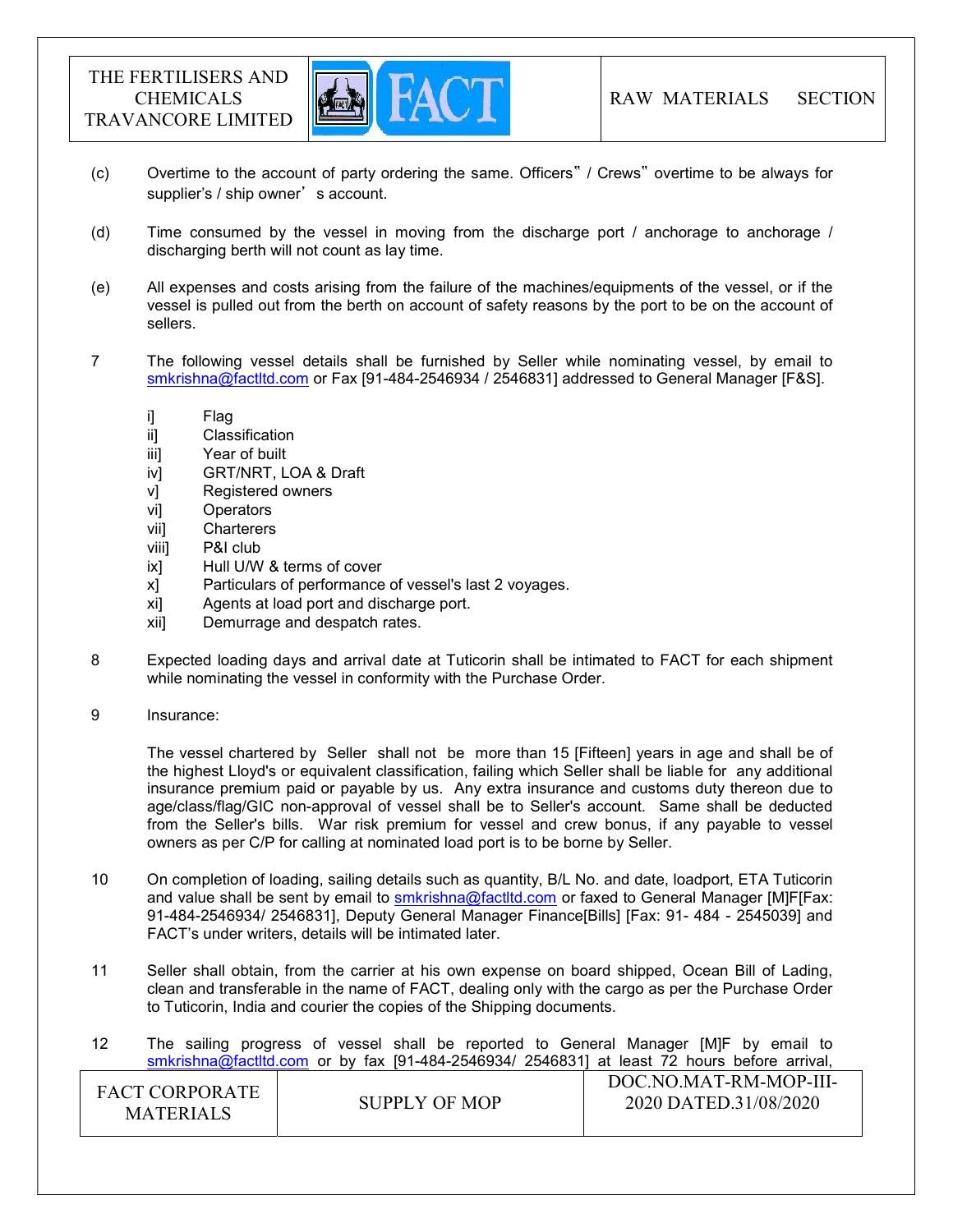

stating the anticipated hour of arrival. Similar notice shall be given at least 48 hours, 36 hours and 24 hours in advance of the ETA of vessel and thereafter any change every 1 hour.

13 Lay time: Based on discharge rate of 5000 MT PWWD SHEX EIU. In SHEXEIU, "H" standing for "Holiday" shall mean the holidays declared by the Tuticorin Port Trust.

 N.O.R. time: NOR shall be tendered during official working hours only, i.e. between 09:30 hrs to 17:00 hrs from Monday to Friday and 09:30 hrs to 12:00 hrs on Saturday.

 Laytime shall commence only 24 hours after the receipt and acceptance of Notice of Readiness [N.O.R.] as above and shall end on completion of discharge.

 Time shall not be counted between 12.00 noon on Saturday and 8.00 a.m. on Monday and not between 5.00 p.m. (Noon if Saturday) on the last working day preceding a local and legal holiday and 8.00 a.m. on the first working day thereafter even if used, unless the vessel is already on demurrage. Receivers have the right to work during excepted period such time used not to count as lay time.

 If the port authorities prohibit discharging during night time, time so lost shall not count as used laytime.

- 14 Berthing delay on account of any reason over which FACT has no control including but not limited to tide not being available or other such natural causes, vessel missing the last pilot of the day, etc., shall not be included in laytime.
- 15 Any delay in commencing discharge on account of delay in obtaining the free pratique customs clearance, immigration, etc., by the vessel's agents and any port charges on this account shall not be to FACT's account.
- 16 If the vessel is unable to complete unloading within the allowable laytime, due to any cause attributable to FACT, FACT shall pay to Seller demurrage at the rate agreed to or as per C/P whichever is lower. Despatch rate shall not be less than half of the demurrage rate. Demurrage/despatch shall be settled within 30 days of mutual acceptance of laytime statement.
- 17 If, however, demurrage is incurred at the port of discharge by any reason over which FACT have no control including but not limited to fire, explosion, storm or by strike, lockout stoppage or restraint of labour by breakdown of machinery or equipment in or about the plant/unloading facilities of FACT or any other force majeure circumstances, no demurrage shall be payable.
- 18 FACT shall not be liable for any demurrage in the event of the vessel coming prior to or after the laydays stipulated by FACT. In case of early arrival, vessel shall be deemed to have given NOR at 9:30 hrs on the first working day of the lay days given by FACT.
- 19 At discharge port, dues on vessel shall be for the Seller's account, but dues on cargo including import duties, taxes and customs duties shall be to FACT's account.
- 20 In case documents are not made available to FACT prior to arrival of vessel, delivery order shall be issued by Seller's/Vessel Owner's agents to FACT's representatives at Tuticorin against ordinary Letter of Indemnity issued by FACT. Freight to be pre-paid. Any delay, damages or costs in obtaining the delivery order for discharging the cargo from vessel owners/agents on account of non-

| <b>FACT CORPORATE</b><br><b>MATERIALS</b> | SUPPLY OF MOP | DOC.NO.MAT-RM-MOP-III-<br>2020 DATED.31/08/2020 |
|-------------------------------------------|---------------|-------------------------------------------------|
|-------------------------------------------|---------------|-------------------------------------------------|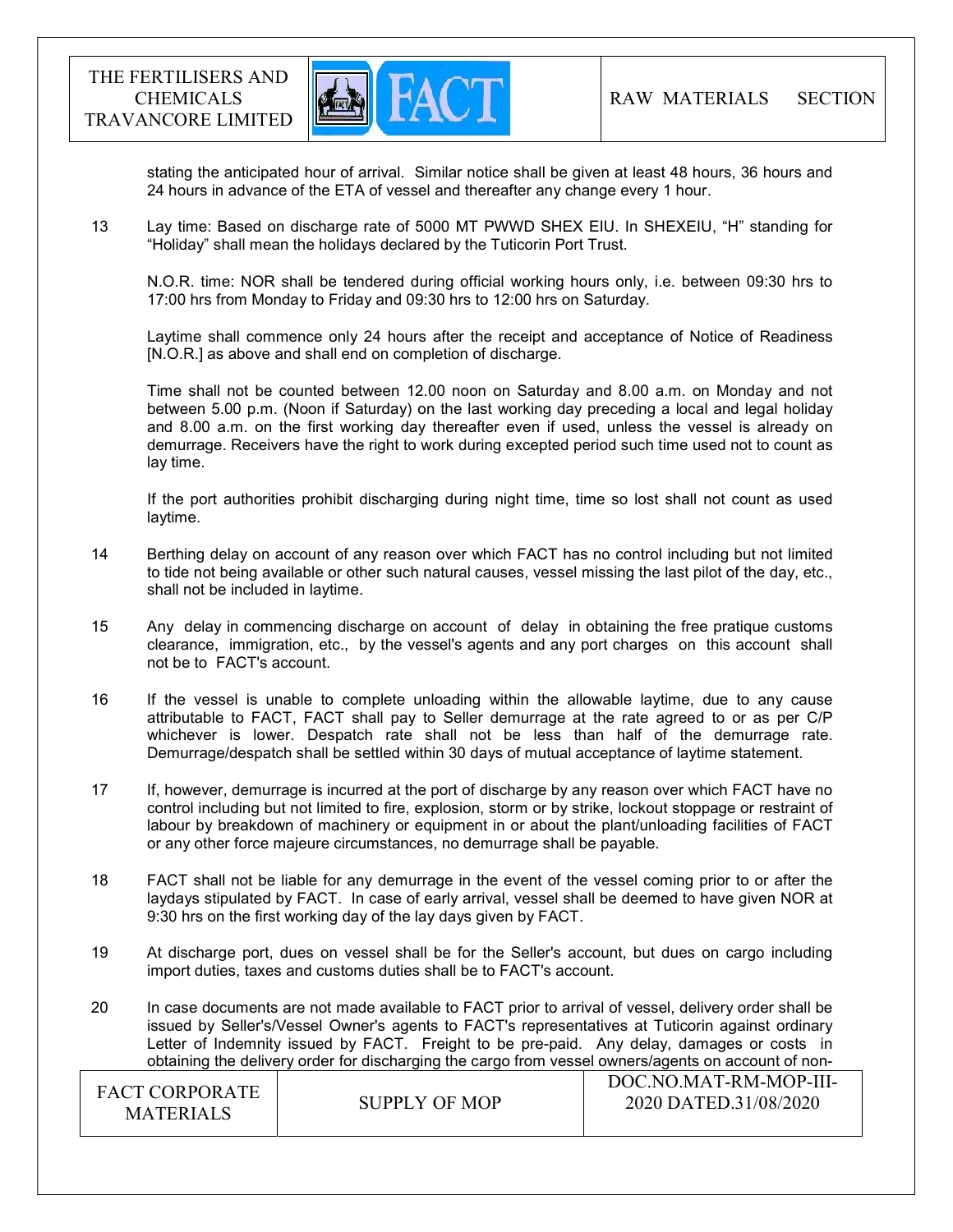

settlement of dues to owners/port by Seller/Seller's agents or for any reason not attributable to FACT shall be to Seller's account.

21 Consignee:

 GENERAL MANAGER (M) F, FACT LTD, EEC BUILDING, MARKETING DIVISION, UDYOGAMANDAL, COCHIN - 683 501

Notify party:

 FACT MARKETING DIVISION, UDYOGAMANDAL, COCHIN - 683 501

-----

- 22 Vessel/crew shall comply with all rules and regulations of Tuticorin Port Trust.
- 23 All other terms and conditions shall be as per relevant charter party. The provisions stipulated in this Purchase Order shall however supercede those of the charter party wherever they are found to be at variance to each other.

FACT CORPORATE ET CONFONATE SUPPLY OF MOP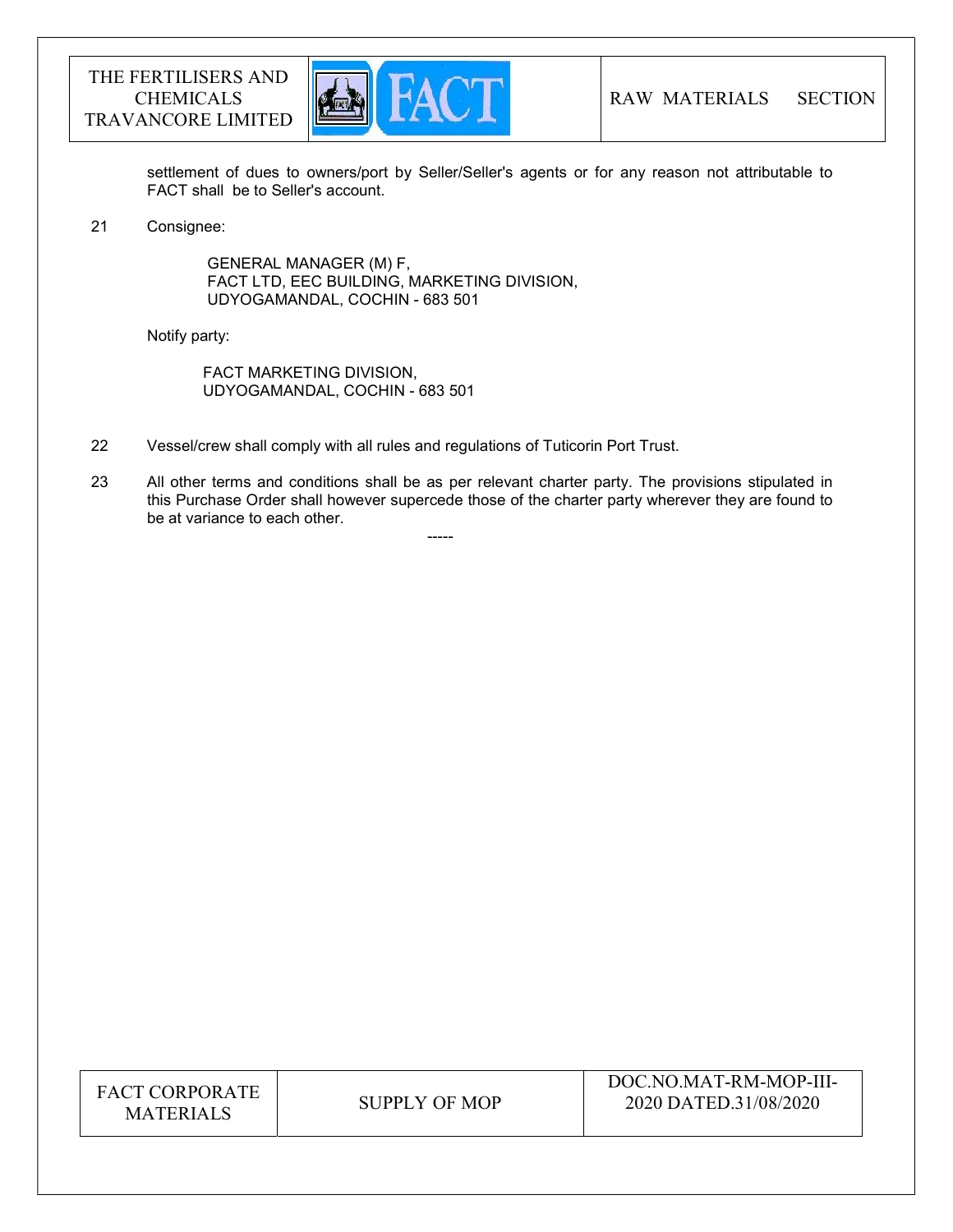

#### Annexure - H

## COMPLIANCE STATEMENT

Ref: Enquiry No. MAT-RM–MOP-III-2020 dated 31/08/2020

We have read and understood all the Enquiry Documents (Enquiry Notice and all Annexures) against your enquiry no. MAT-RM-MOP-III-2020 dated 31/08/2020 and hereby confirm our acceptance to the same except for the deviations listed below:

| <b>LIST OF DEVIATIONS</b> |             |                        |
|---------------------------|-------------|------------------------|
| Document/<br>Clause No.   | Description | Reasons for Deviations |
|                           |             |                        |
|                           |             |                        |
|                           |             |                        |
|                           |             |                        |
|                           |             |                        |
|                           |             |                        |
|                           |             |                        |
|                           |             |                        |
|                           |             |                        |

Name of Vendor:

Name & Designation of Authorized Signatory:

Seal & Signature:

Date:

| <b>FACT CORPORATE</b><br>SUPPLY OF MOP<br><b>MATERIALS</b> | DOC.NO.MAT-RM-MOP-III-<br>2020 DATED.31/08/2020 |
|------------------------------------------------------------|-------------------------------------------------|
|------------------------------------------------------------|-------------------------------------------------|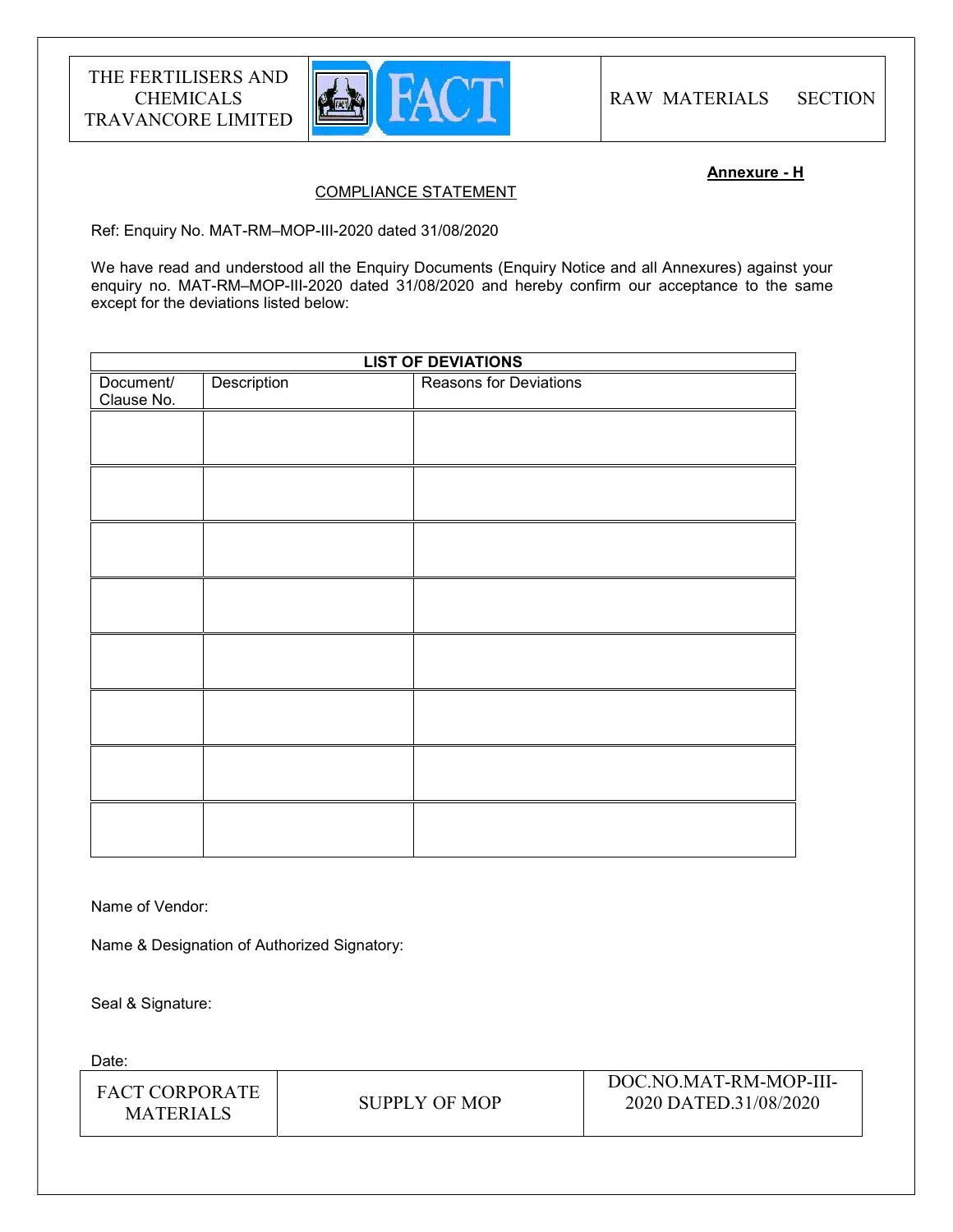

#### Annexure- J

Enquiry No. MAT-RM–MOP-III-2020 dated 31/08/2020

# (UN-PRICED COPY OF PRICE BID)

| SI. No         | Price elements         | Whether Quoted or Not |
|----------------|------------------------|-----------------------|
| 1              | FOB 180 days Price     | Quoted / Not quoted   |
| $\overline{2}$ | CFR 180 days Price     | Quoted / Not quoted   |
| 3              | Franchise discount     | Quoted / Not quoted   |
| 4              | <b>Other Discounts</b> | Quoted / Not quoted   |
| 5              | Arrival at Tuticorin:  | During                |

Offer is valid till:

Name of Bidder:

Signature of Authorized Signatory

Date: Place: Seal: Seal: Seal: Seal: Seal: Seal: Seal: Seal: Seal: Seal: Seal: Seal: Seal: Seal: Seal: Seal: Seal: Seal: Seal: Seal: Seal: Seal: Seal: Seal: Seal: Seal: Seal: Seal: Seal: Seal: Seal: Seal: Seal: Seal: Seal: Seal:

FACT CORPORATE MATERIALS SUPPLY OF MOP

DOC.NO.MAT-RM-MOP-III-2020 DATED.31/08/2020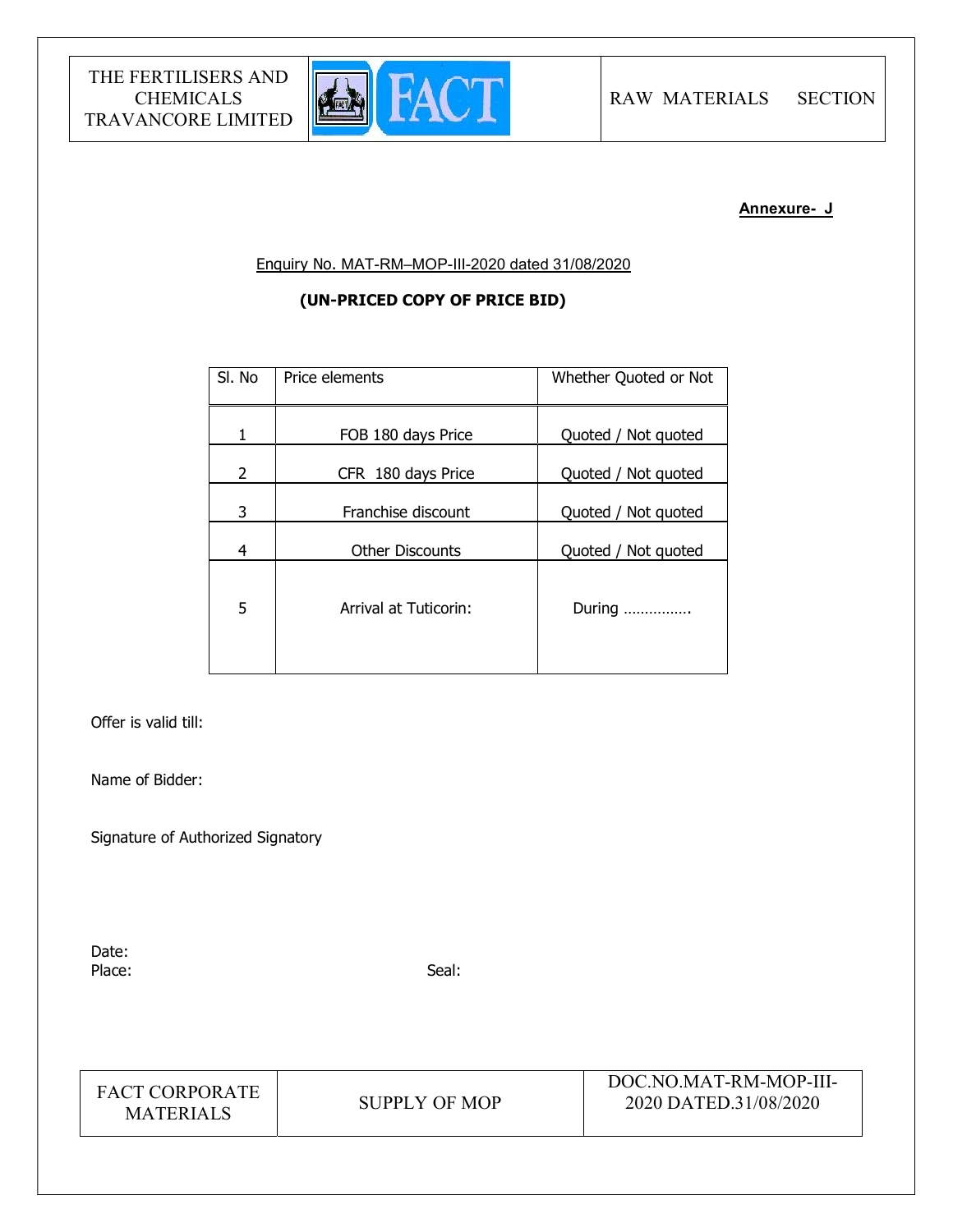

# Annexure - K

## Enquiry No. MAT-RM–MOP-III-2020 dated 31/08/2020

## Part B- Price Bid

| SI. No | Price elements         | Quote       |
|--------|------------------------|-------------|
| 1      | FOB 180 days Price     | USD  Per MT |
| 2      | CFR 180 days Price     | USD  Per MT |
| 3      | Franchise discount     | USD  Per MT |
| 4      | <b>Other Discounts</b> | USDPer MT   |
| 5      | Arrival at Tuticorin:  | During      |

Offer is valid till:

Name of Bidder:

Signature of Authorized Signatory

Date: Place: Seal: Seal: Seal: Seal: Seal: Seal: Seal: Seal: Seal: Seal: Seal: Seal: Seal: Seal: Seal: Seal: Seal: Seal: Seal: Seal: Seal: Seal: Seal: Seal: Seal: Seal: Seal: Seal: Seal: Seal: Seal: Seal: Seal: Seal: Seal: Seal:

FACT CORPORATE MATERIALS SUPPLY OF MOP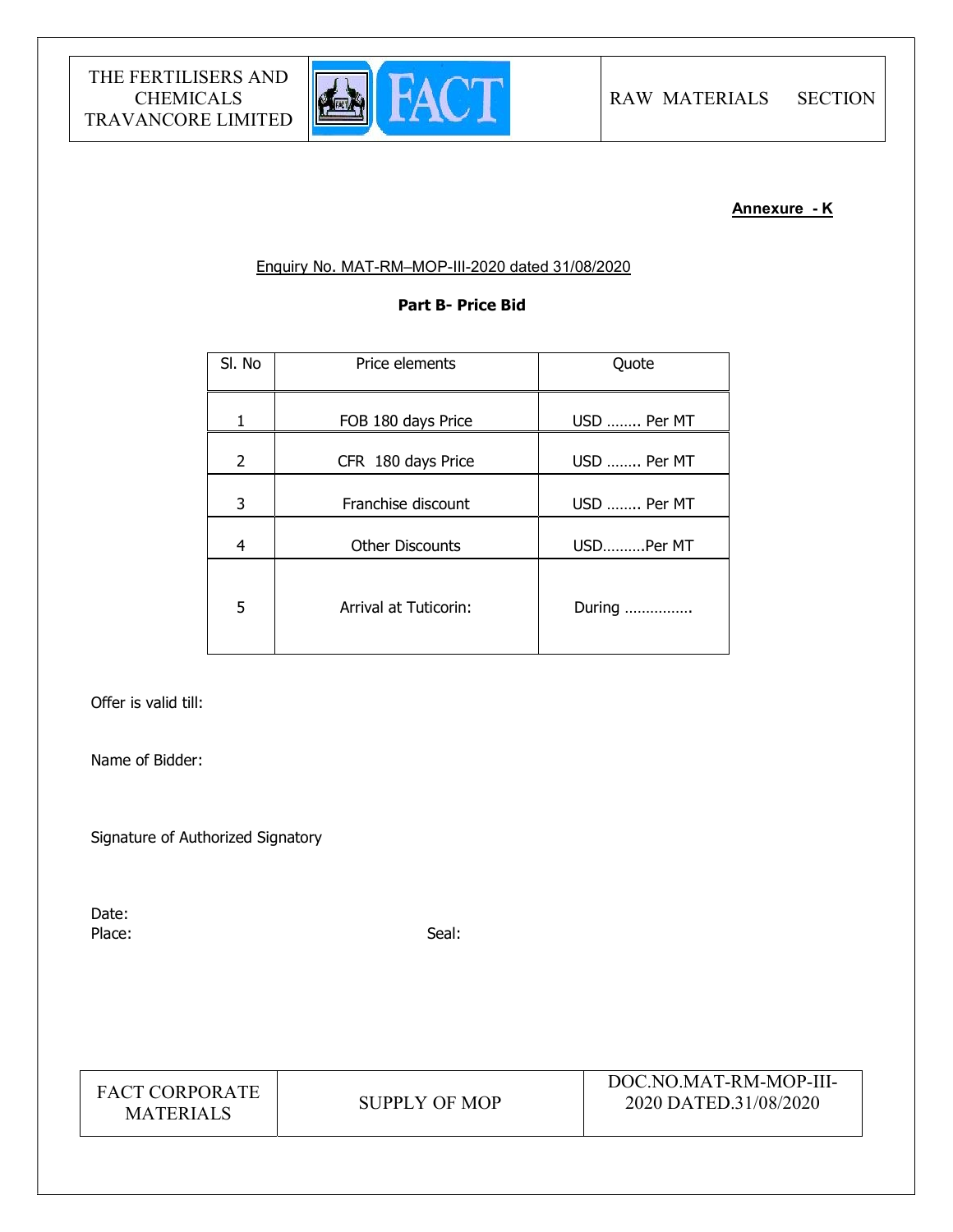

#### Annexure - L

#### LIST OF FACT APPROVED BANKERS FOR BANK GUARANTEE:

#### Ref: Enquiry No. MAT-RM–MOP-III-2020 dated 31/08/2020

Please note that all bank guarantees against the above referred enquiry shall be issued and confirmed by the banks approved by FACT. The list of banks approved by FACT is attached.

#### A) STATE BANK OF INDIA

1. State Bank of India,

#### B) NATIONALISED BANKS:

- 1. Allahad Bank,
- 2. Andhra Bank,
- 3. Bank of Baroda,
- 4. Bank of India,
- 5. Bank of Maharashtra,
- 6. Canara Bank,
- 7. Central Bank of India,
- 8. Corporation Bank,
- 9. Dena Bank,
- 10. Indian Bank,
- 11. Indian Overseas Bank,
- 12. Oriental Bank of Commerce,
- 13. Punjab & Sind Bank,
- 14. Punjab National Bank,
- 15. Syndicate Bank,
- 16. UCO Bank,
- 17. Union Bank of India,
- 18. United Bank of India,
- 19. Vijaya Bank.

#### C) OTHER BANKS:

- 1. Bank of Rajasthan Limited,
- 2. Catholic Syrian Bank Limited

FACT CORPORATE ET CONFONATE SUPPLY OF MOP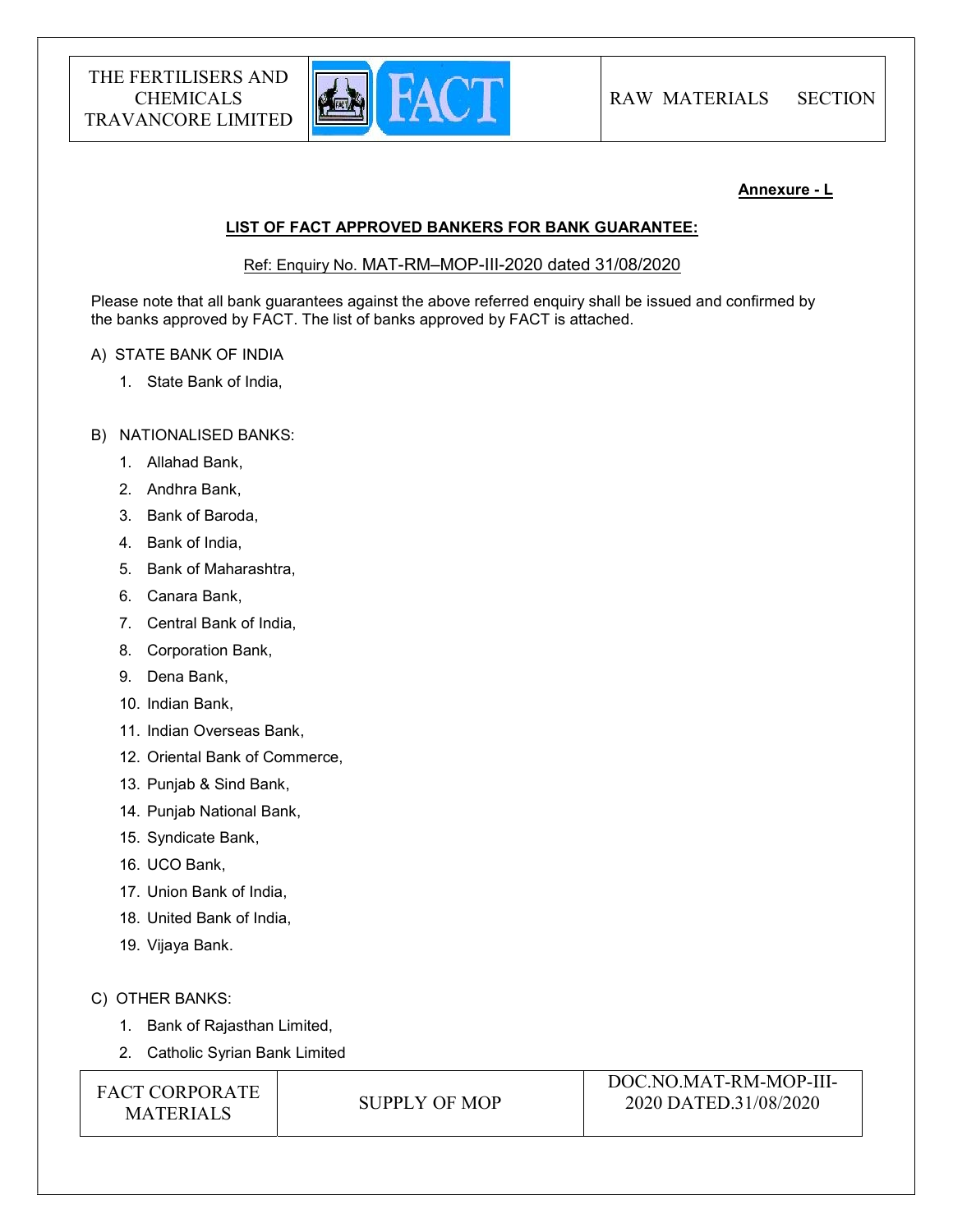

- 3. Kotak Mahindra bank Ltd.,
- 4. South Indian Bank Ltd.,
- 5. Tamilnad Merchantile Bank Ltd.,
- 6. The Federal Bank Ltd.,
- 7. The Jammu & Kashmir bank Limited,
- 8. The Karnatka Bank Limited,
- 9. SBER Bank

# D) FOREIGN BANKS:

- 1. ABN AMRO Bank N.V.,
- 2. American Express Bank Limited,
- 3. Bank of American National Trust & Saving Association,
- 4. Bank of Tokyo Limited,
- 5. Barclays Bank PLC
- 6. BNP Paribas
- 7. Calyon Bank
- 8. Citibank N.A.,
- 9. Deutsche Bank,
- 10. Development Bank of Singapore (DBS)
- 11. Hong Kong & Shanghai Banking Corporation Limited,
- 12. ING Vysya Bank
- 13. JP Morgan Chase Bank,
- 14. Standard Chartered Bank.

E) PRIVATE SECTOR BANKS:

- 1. Axis Bank Ltd.,
- 2. Housing Development Finance Corporation Ltd., (HDFC)
- 3. ICICI Bank Limited,
- 4. IDBI Bank Limited,

Note: If the Bank Guarantee is issued by a bank outside India, a counter guarantee from an Indian nationalized/ scheduled bank in India shall be submitted.

| <b>FACT CORPORATE</b> |
|-----------------------|
| <b>MATERIALS</b>      |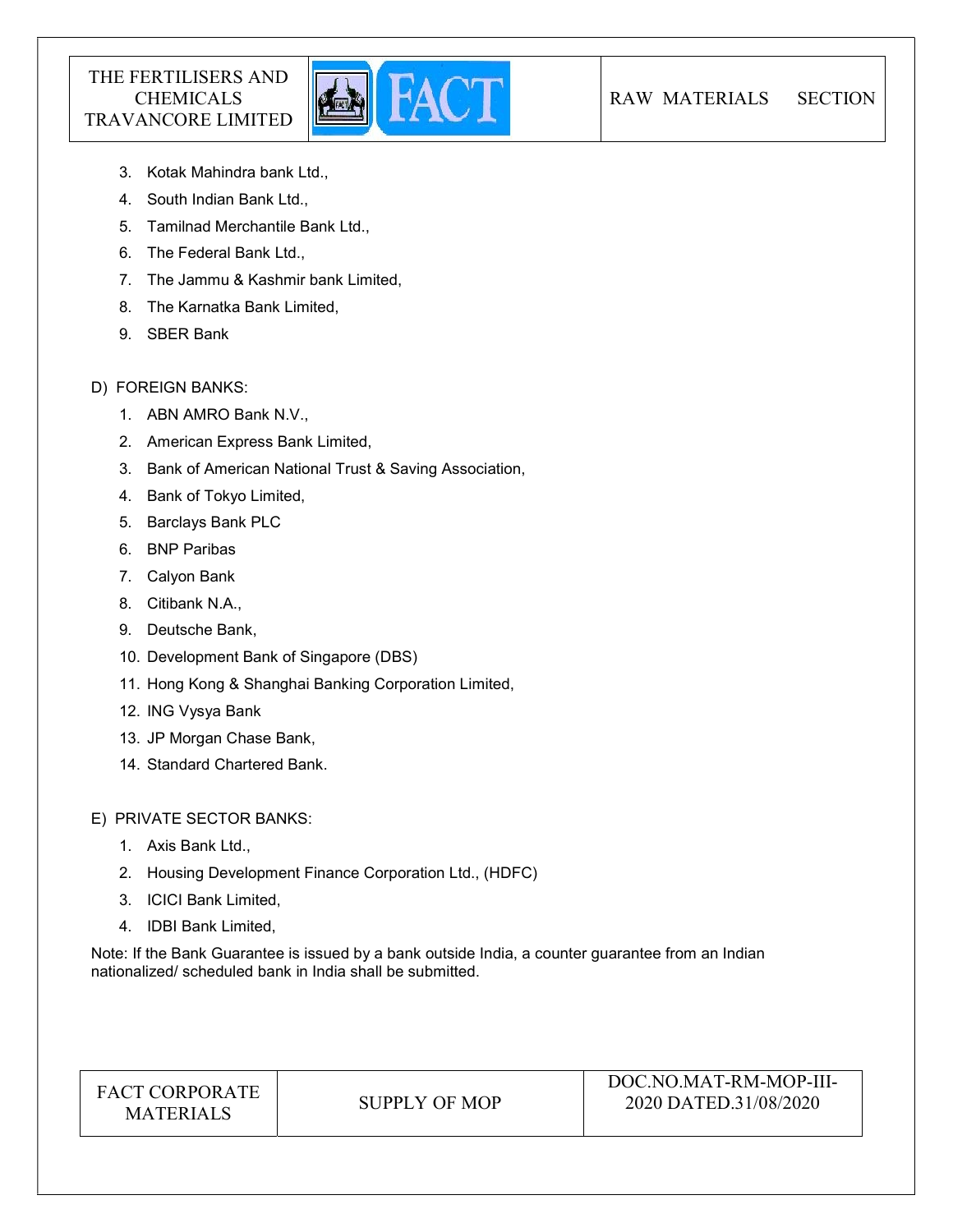

#### Annexure – M

### PROFORMA OF BANK GUARANTEE IN LIEU OF SECURITY DEPOSIT (PERFORMANCE GUARANTEE BOND)

(To be obtained from a Nationalized / Scheduled Bank on Stamp Paper of Rs. 200/-).

The Fertilisers and Chemicals Travancore Limited, Udyogamandal P.O. Cochin - 683 501

WHEREAS FACT - Head Office, a Division of Fertilisers and Chemicals Travancore Limited, Udyogamandal P.O. Kerala (hereinafter called referred to as the Company) has placed a Purchase Order No...................dated...........with M/s...................... .......................... hereinafter called the supplier) for the supply of ........................... and whereas it is one of the conditions of the said purchase order that the Supplier shall either remit a sum of USD.............(US Dollars.............................only) or furnish a Bank Guarantee for USD............. (US Dollars ...............................only)as security deposit for the due fulfillment of the said purchase order by the said Supplier.

In consideration of the Company having agreed to accept a Bank Guarantee from us towards such security deposit in lieu of the cash deposit in accordance with the terms and conditions of the above purchase order, we.................. the Bank (hereinafter referred to as the Bank) do hereby undertake to pay the Company merely on demand any sum or sums from time to time demanded by the Company up to a maximum of USD...... (US Dollars............. only) being the amount of the security deposit against any loss or damage caused to or suffered by or would be caused to or suffered by the Company by reason of any breach by the said Supplier of any of the terms and conditions contained in the said purchase order.

We, the said Bank, do hereby undertake to pay the amount so demanded by the Company without any demur merely on a demand from the Company stating that the amount claimed is due by way of loss or damage caused to or suffered or would be caused to or suffered by the Company by reason of breach by the said Supplier of any of the terms and conditions contained in the said contract. Any such demand made on the Bank shall be conclusive as regards the amount due and payable by the Bank under this guarantee.

We undertake to pay to the Company any money so demanded notwithstanding any dispute or disputes raised by the said Supplier in any suit or proceeding pending before any court or Tribunal relating thereto our liability under this being absolute and unequivocal.

The payment so made by us under this Guarantee shall be a valid discharge of our liability for payment thereunder and the said Supplier shall have no claim against us for making such payment.

We ............................... further agree that the quarantee herein contained shall remain in full force and effect during the period that would be taken for the performance of the said contract and that it shall continue to be enforceable till all the dues of the Company under or by virtue of the said contract have been fully paid and its claim satisfied or discharged or till the Company certifies that the terms and conditions of the said contract have been fully and properly carried out by the said Supplier and accordingly discharges this guarantee.

We .............................. further agree with the said Company that they shall have the fullest liberty without our consent and without affecting in any manner our obligations hereunder to vary any of the terms and conditions of the said contract or to extend time of performance by the said Supplier or to postpone

| <b>FACT CORPORATE</b><br><b>MATERIALS</b> | SUPPLY OF MOP | DOC.NO.MAT-RM-MOP-III-<br>2020 DATED.31/08/2020 |
|-------------------------------------------|---------------|-------------------------------------------------|
|-------------------------------------------|---------------|-------------------------------------------------|